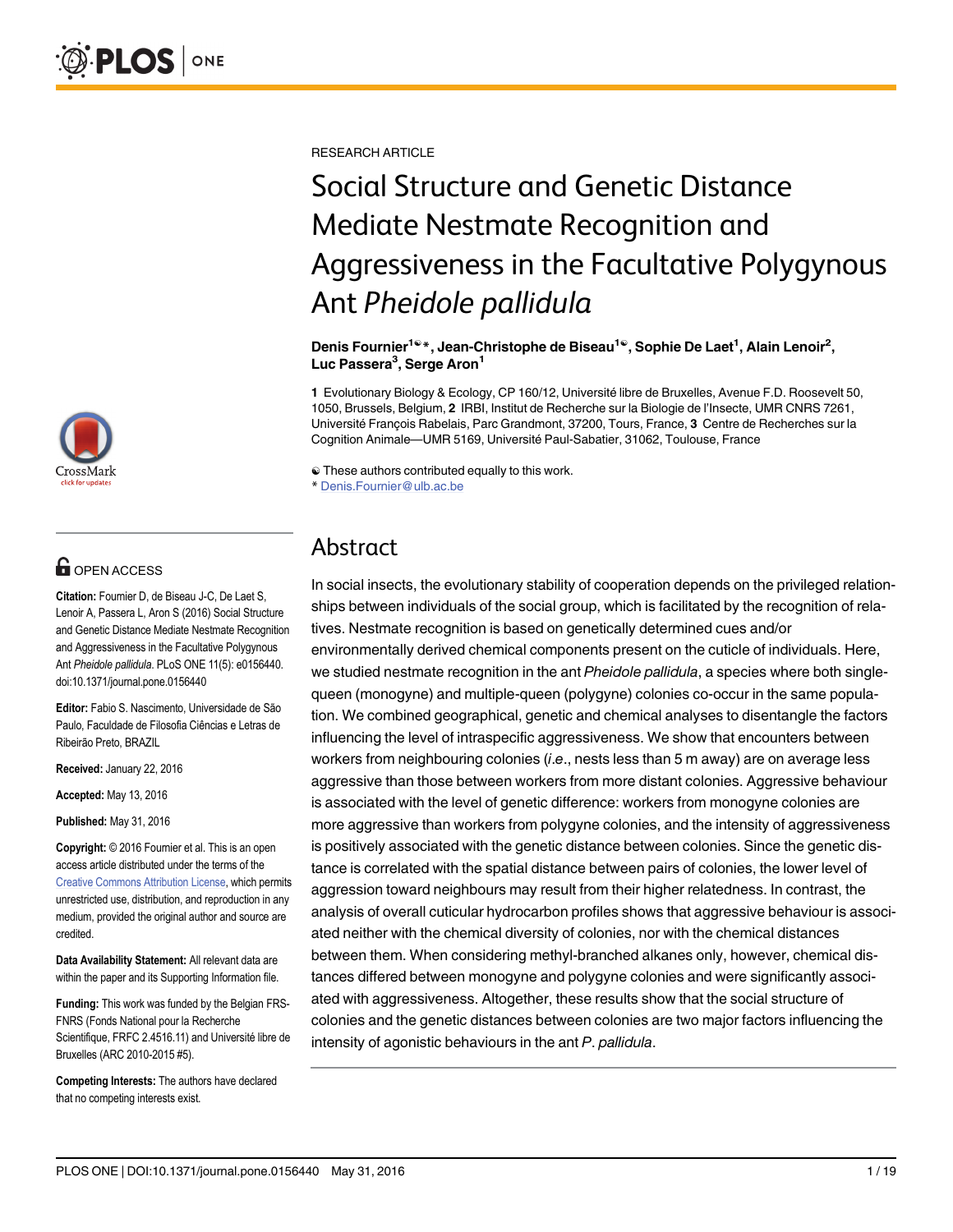# <span id="page-1-0"></span>Introduction

Kin selection, *i.e.* the preferential treatment of genetic relatives  $[1, 2]$  $[1, 2]$  $[1, 2]$  $[1, 2]$ , has been extremely successful in explaining the evolution of altruistic behaviours, ranging from cells giving up their own survival to help other cells' dispersal in slime moulds, to worker sterility or suicidal defence in social insect colonies [[3](#page-14-0)–[7](#page-14-0)]. However, kin selection also applies to competition when relatives compete less with each other  $[8]$ . In this situation, individuals increase their direct fitness by not spending resources on competition and their indirect fitness by not reducing the fitness of kin. Recognition of relatives from strangers therefore greatly facilitates kin selection, since it allows differential treatment of conspecifics according to their relatedness thereby reducing the costs of positive interactions  $[9, 10]$  $[9, 10]$  $[9, 10]$  $[9, 10]$  $[9, 10]$ .

Social insects, especially ants, are valuable biological models for investigating the recognition systems that operate in a social context, for at least two reasons. First, recognition and discrimination of nestmates from non-colony members are well-documented traits of ants. Workers typically defend their nest and territory against foreign conspecifics, which helps maintain the genetic integrity of the colony and the safeguarding of resources from competitors, robbers or social parasites  $[11-14]$  $[11-14]$  $[11-14]$ . Nestmate recognition is based on the perception of non-volatile olfactory cues that are contained in the lipid layer covering the insect cuticle. Their chemical composition can be affected by the genetic makeup of the colony  $[15-17]$  $[15-17]$  $[15-17]$ , environmental factors (diet, habitat, nest material) [\[18](#page-14-0), [19](#page-14-0)] or both [\[20\]](#page-14-0). The colony-specific odour results from the homogenization of cues among workers through trophallaxis and allogrooming  $[15, 21-25]$  $[15, 21-25]$  $[15, 21-25]$  $[15, 21-25]$  $[15, 21-25]$  and it is thought to be used as a recognition template against which to compare labels of other individuals  $[12, 26-29]$  $[12, 26-29]$  $[12, 26-29]$  $[12, 26-29]$  $[12, 26-29]$  $[12, 26-29]$ . Empirical evidence has shown the central role of cuticular hydrocarbons (CHCs) as the main cues in intraspecific discrimination in ant species  $[13, 14, 27, 30, 31]$  $[13, 14, 27, 30, 31]$  $[13, 14, 27, 30, 31]$  $[13, 14, 27, 30, 31]$  $[13, 14, 27, 30, 31]$  $[13, 14, 27, 30, 31]$  $[13, 14, 27, 30, 31]$  $[13, 14, 27, 30, 31]$  $[13, 14, 27, 30, 31]$ . Aggression probabilities and the intensity of agonistic behaviours correlate with dissimilarity in cuticular hydrocarbon profiles and/or the chemical distance between colonies  $[19, 32-34]$  $[19, 32-34]$  $[19, 32-34]$  $[19, 32-34]$  $[19, 32-34]$  $[19, 32-34]$ . In addition, aggressive behaviour may depend on the variation in the CHC profile within colonies  $[26, 35-37]$  $[26, 35-37]$  $[26, 35-37]$  $[26, 35-37]$  $[26, 35-37]$  $[26, 35-37]$  $[26, 35-37]$ . Workers from colonies with greater odourcue diversity (*e.g.*, due to the co-existence of several nestmate queens) are expected to be more tolerant toward intruders than workers from colonies with less diversity, because their acceptance threshold is likely to be higher  $[26, 38]$  $[26, 38]$  $[26, 38]$  $[26, 38]$ . Second, the kin structure of colonies may vary greatly both between and within species, allowing exploration of the level of aggression as a function of genetic relatedness between individuals. Ants indeed show large variations in their social organization. For example, colonies of a given species may differ in the number of reproductive queens, which may vary from one (monogyny) to several dozen (polygyny) in the same population [\[39](#page-15-0)–[42\]](#page-15-0). Although polygyny reduces intra-colony relatedness, hence worker fitness benefits, adoption of new reproductive females may result from nest site limitation or high risks associated with independent colony founding. It may also be selected for if the occurrence of multiple queens enhances colony productivity, longevity or resistance to pathogens due to increased genetic diversity [\[35](#page-15-0), [43](#page-15-0)–[53\]](#page-16-0). Social polymorphism brings an additional level of complexity to the study of nestmate recognition, because it is often associated with changes in dispersal behaviour and colony foundation [[43,](#page-15-0) [44,](#page-15-0) [46\]](#page-15-0). Usually, monogyny involves long-range nuptial flights and independent colony foundation (without the help of workers), whereas colony reproduction under polygyny proceeds by budding, a process whereby freshly mated queens leave their natal nest with a worker force to found new colonies nearby. Budding typically results in population viscosity in which aggressiveness of workers from neighbouring colonies can be affected by both their common origin (genetic similarity) and/or their spatial proximity (environmental cues similarity).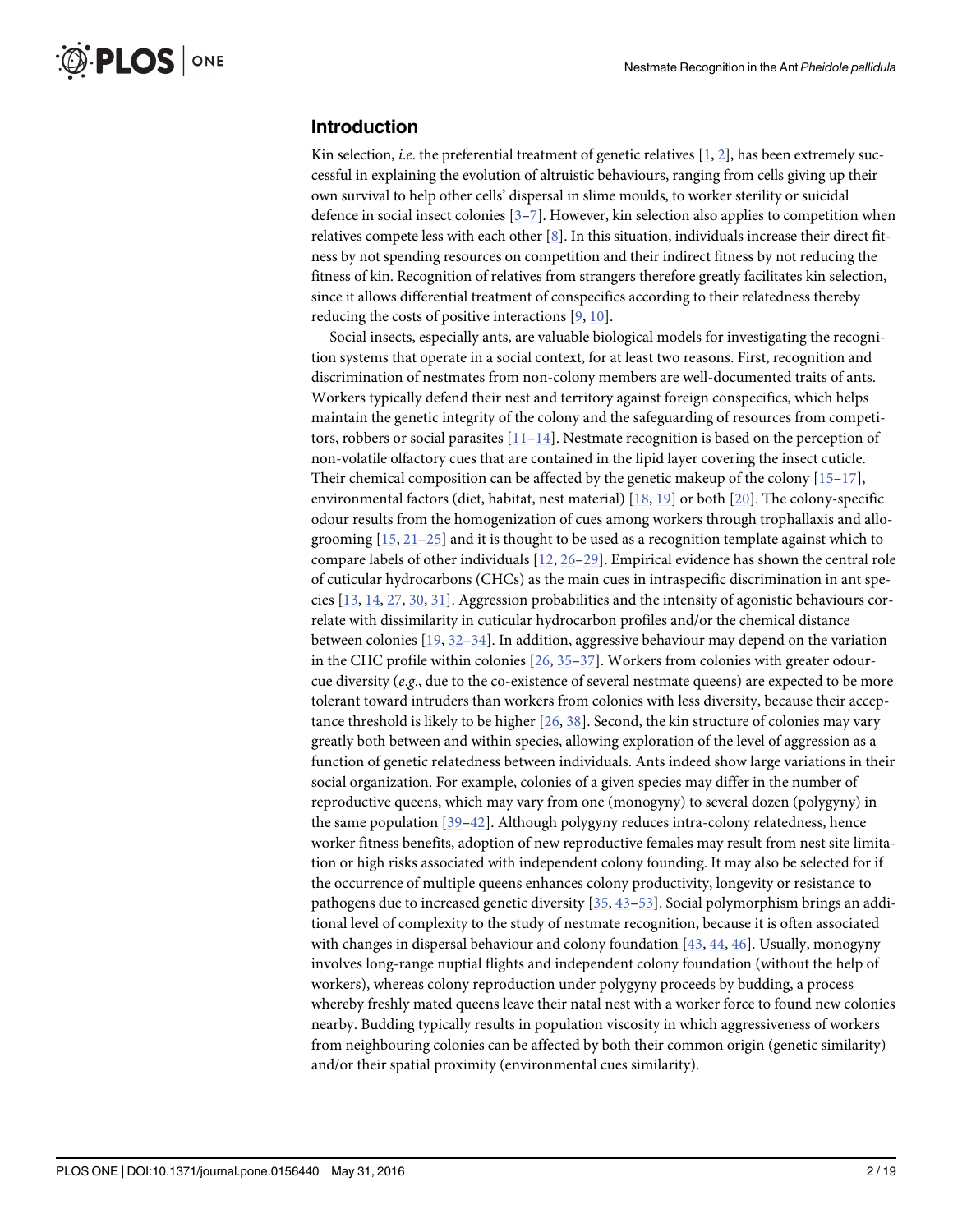<span id="page-2-0"></span>When nestmate recognition involves genetically based recognition cues, two general predictions can be made. Firstly, workers are expected to respond more aggressively toward genetically divergent individuals, because they are chemically less similar [\[54,](#page-16-0) [55\]](#page-16-0). Secondly, variation in the colony kin structure is expected to be associated with differences in the level of aggression shown toward intruders. This is because a greater genetic diversity within colonies, due to the occurrence of multiple queens, is likely to result in a broader blend of cues characteristic of the colony odour. This may decrease the accuracy of nestmate recognition and, ultimately, compromise the workers' ability to discriminate against non-nestmate conspecifics [\[35](#page-15-0)–[37\]](#page-15-0). In line with this, workers from polygyne colonies have been shown, on average, to be more tolerant of and less aggressive toward non-nestmates than workers from monogyne colonies in some ants [[43](#page-15-0), [56](#page-16-0)–[59\]](#page-16-0). However, workers' aggressive behaviour does not always co-vary with genetic divergence and/or colony kin structure  $[23, 60-63]$  $[23, 60-63]$  $[23, 60-63]$  $[23, 60-63]$  $[23, 60-63]$  $[23, 60-63]$  $[23, 60-63]$ . This may result from colonylevel selection on genetically diverse colonies to reduce within-colony aggression, if it reduces overall productivity, for example by producing a uniform colony recognition odour.

We report results from a multifactorial analysis investigating nestmate recognition in the socially polymorphic ant *Pheidole pallidula*. In this species, both single-queen and multiplequeen colonies coexist in close proximity in the same populations. Kinship among co-breeding queens varies across colonies, from full-sisters to unrelated queens  $[41, 64-66]$  $[41, 64-66]$  $[41, 64-66]$  $[41, 64-66]$  $[41, 64-66]$  $[41, 64-66]$ . We combined data from behavioural assays, genetic markers and cuticular hydrocarbon profiles to explore the association between genetic distance, chemical signature and nestmate recognition. First, we explored the effect of the social origin of the workers (monogyne or polygyne) on the level of aggressiveness. We examined whether workers originating from polygyne colonies are more tolerant toward foreign conspecifics than workers from monogyne colonies. We also tested for an association between kinship and nestmate recognition. Second, we tested the role of kinship on nestmate recognition by investigating whether the degree of genetic divergence between colonies predicts the level of aggressiveness. Third, we analysed the pattern of variation of worker cuticular hydrocarbons in relation to the social structure, and tested for a possible relationship between the genetic and chemical distances. To determine the potential role of these compounds as labels for nestmate recognition, we correlated levels of intraspecific aggression between colony pairs with the similarity of their cuticular lipid profiles. Finally, we tested for an association between the spatial distance between colonies, on the one hand, and workers' aggressive behaviour, genetic distance and chemical distance between colonies, on the other.

#### Methods

#### Sampling and nest distribution

The study was conducted in April 2010 in a facultatively polygynous population of Pheidole pallidula located in Bruniquel (Tarn-et-Garonne, France; N44.05011 E1.65621; no specific permissions were required for this location, and the field studies did not involve endangered or protected species;  $[41]$ ). Previous studies in this population showed no sign of genetic differentiation between monogyne and polygyne colonies, indicative of gene flow between both social forms [\[41,](#page-15-0) [65\]](#page-16-0). Moreover, colonies are genetically differentiated and form a population exhibiting low but significant isolation-by-distance, suggesting that some colonies originate through budding [[41](#page-15-0)]. The site consists of relatively sparse vegetation composed mainly of grasses and a few junipers Juniperus communis and young downy oaks Quercus pubescens [\[67\]](#page-16-0). We mapped all nests in a 50 m x 50 m area to determine their spatial distribution, and collected a sample of workers from each nest ( $Fig 1$ ). The distances between adjacent collection points ranged from 0.77 m to 41.24 m (mean  $\pm$  SD = 17.58  $\pm$  8.98 m, N = 36). A chi-square test was used to verify if colonies' distribution differed from a simulated random spatial Poisson distribution.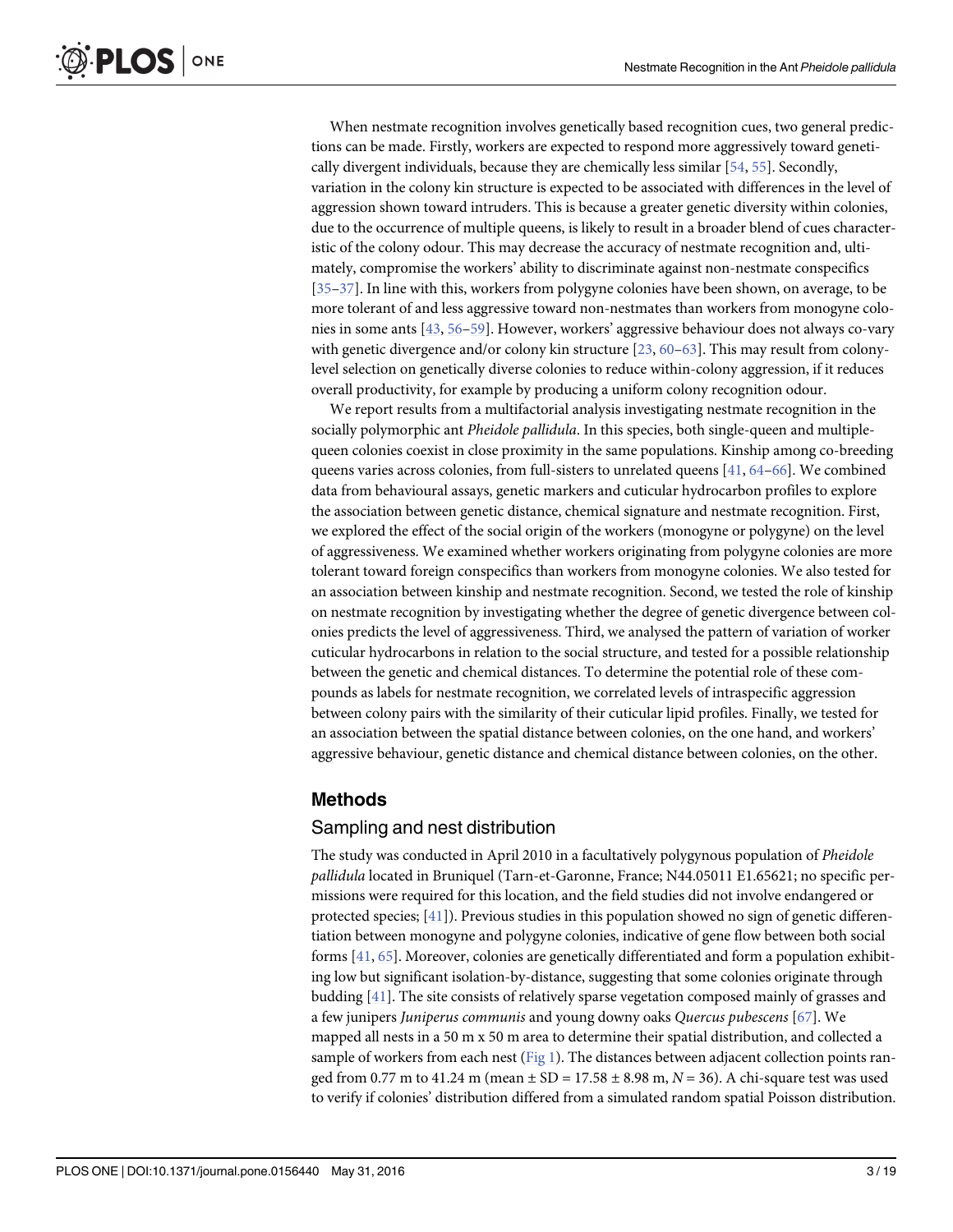

[Fig 1. M](#page-2-0)ap of the study area of Pheidole pallidula at Bruniquel (Tarn-et-Garonne, France; N44.05011 E1.65621). Filled circles: monogynous colonies  $(n = 13)$ . Filled squares: polygynous colonies  $(n = 22)$ . Grey areas represent sparse vegetation composed mainly of grasses, as well as junipers (Juniperus communis) and downy oaks (Quercus pubescens) ([S1 Table\)](#page-13-0).

doi:10.1371/journal.pone.0156440.g001

<span id="page-3-0"></span>PLOS | ONE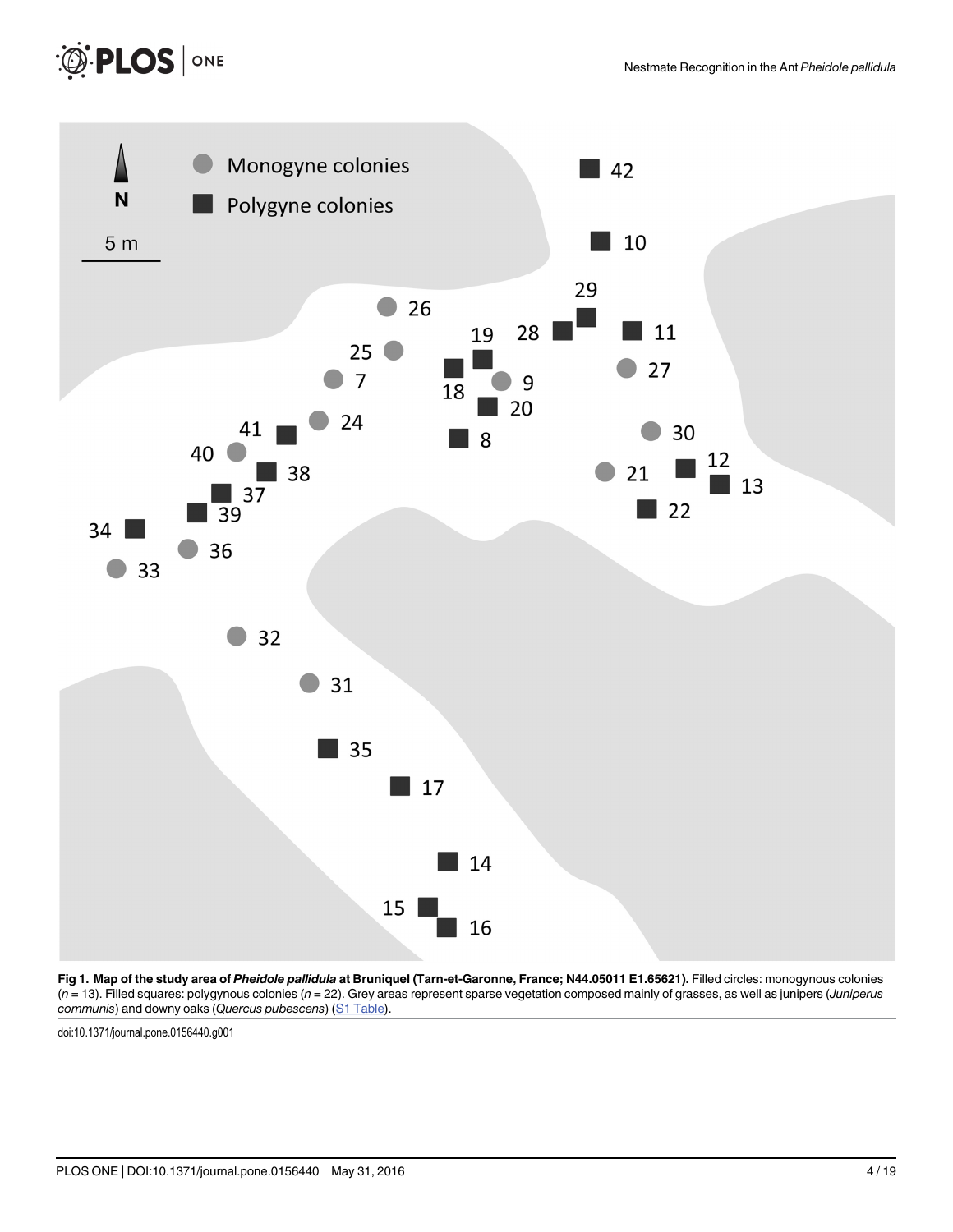<span id="page-4-0"></span>We computed a coefficient of dispersion (CD) equal to the observed variance divided by the observed mean to characterise the deviation of colonies distribution ( $CD \approx 1$  in an evenly colonies distribution,  $> 1$  in clumped samples, and  $< 1$  in cases of repulsion; [\[68](#page-16-0)]).

The Mediterranean ant Pheidole pallidula is characterized by a dimorphism of the sterile caste (with soldiers and minor workers), but because most of the sterile individuals exploring the soil surface and collecting food belong to the minor caste, we used only minor workers in our analyses [\[67](#page-16-0), [69](#page-16-0)]. We collected a large sample of workers from each colony. A sub-sample of 50 minor workers from each nest was immediately used for chemical extraction (see below). From these, twelve individuals per nest were then randomly chosen and stored in ethanol for subsequent genetic analyses. The remaining workers were kept alive for behavioural assays.

#### Behavioural assays

Dyadic aggression tests were performed directly after collection. Assays were therefore conducted blind as the observer who recorded worker aggression levels could not know the social structure of the colonies. Intraspecific aggressiveness was quantified between pairs of minor workers according to previously described protocols [\[69,](#page-16-0) [70](#page-16-0)]. Behavioural interactions between the two individuals were observed and scored over 5 min according to escalating aggression on a scale from 0 to 4: 0—ignore, 1—short antennations  $(< 2 \text{ sec.})$ , 2—prolonged antennations, 3—aggression (lunging, attempts at biting, pulling and mandible grasping) and 4—prolonged aggression and fighting. Categories 0 to 2 were regarded as non-aggressive while 3 and 4 were aggressive. Five trials were conducted for each pair of colonies but each worker was used only once. We averaged the highest score obtained in each of the five replicates to yield a mean aggression level. A posteriori, experimental assays consisted of confrontations between workers from monogyne colonies (M x M), from polygyne colonies (P x P) or from monogyne and polygyne colonies (M x P), while control experiments consisted of confrontations between nestmates from monogyne or polygyne colonies. We also set up encounters between majors from different nests to confirm that workers from both castes did not behave differently when confronted with non-colony members.

#### Microsatellite analysis

Colony genetic diversity and population genetic structure were examined by genotyping four statistically independent, highly polymorphic DNA-microsatellite loci (Ppal-03, Ppal-12, Ppal-84 and Ppal-01T; [[41\]](#page-15-0)). DNA was isolated through phenol/chloroform extractions and ethanol precipitation by following standard protocols  $[41, 71]$  $[41, 71]$  $[41, 71]$  $[41, 71]$  $[41, 71]$ . Multiplex PCRs were performed in a 10 μl mix containing 2x Qiagen Multiplex PCR Master Mix (Qiagen Inc.), 2 μM of each primer and 1 μl of genomic DNA (about 10 ng of DNA). PCR were carried out using a PTC-200 Peltier thermal cycler (MJ Research Inc.). After an initial denaturing step of 15 min at 95°C, the PCR consisted of 30 cycles of 30 s at 94°C, 90 s at 61°C, and 90 s at 72°C, followed by a final extension step of 30 min at 72°C. Microsatellite loci were analysed using an ABI 3730 automated sequencer (Applied Biosystems, Foster City, CA, USA); the lengths of PCR products were determined using GENEMAPPER software (Applied Biosystems) and used to construct a multilocus genotype for each individual.

We first examined whether the samples of workers collected at different locations belonged to the same colony or not. We performed genotypic tests of differentiation between all pairs of collection points by means of the log-likelihood  $(G)$  based exact test [[72](#page-16-0)] as implemented in the program GENEPOP ON THE WEB [[73,](#page-16-0) [74\]](#page-16-0) ([http://genepop.curtin.edu.au/\)](http://genepop.curtin.edu.au/). The overall significance was determined for each comparison using Fisher's combined probability test. A Bonferroni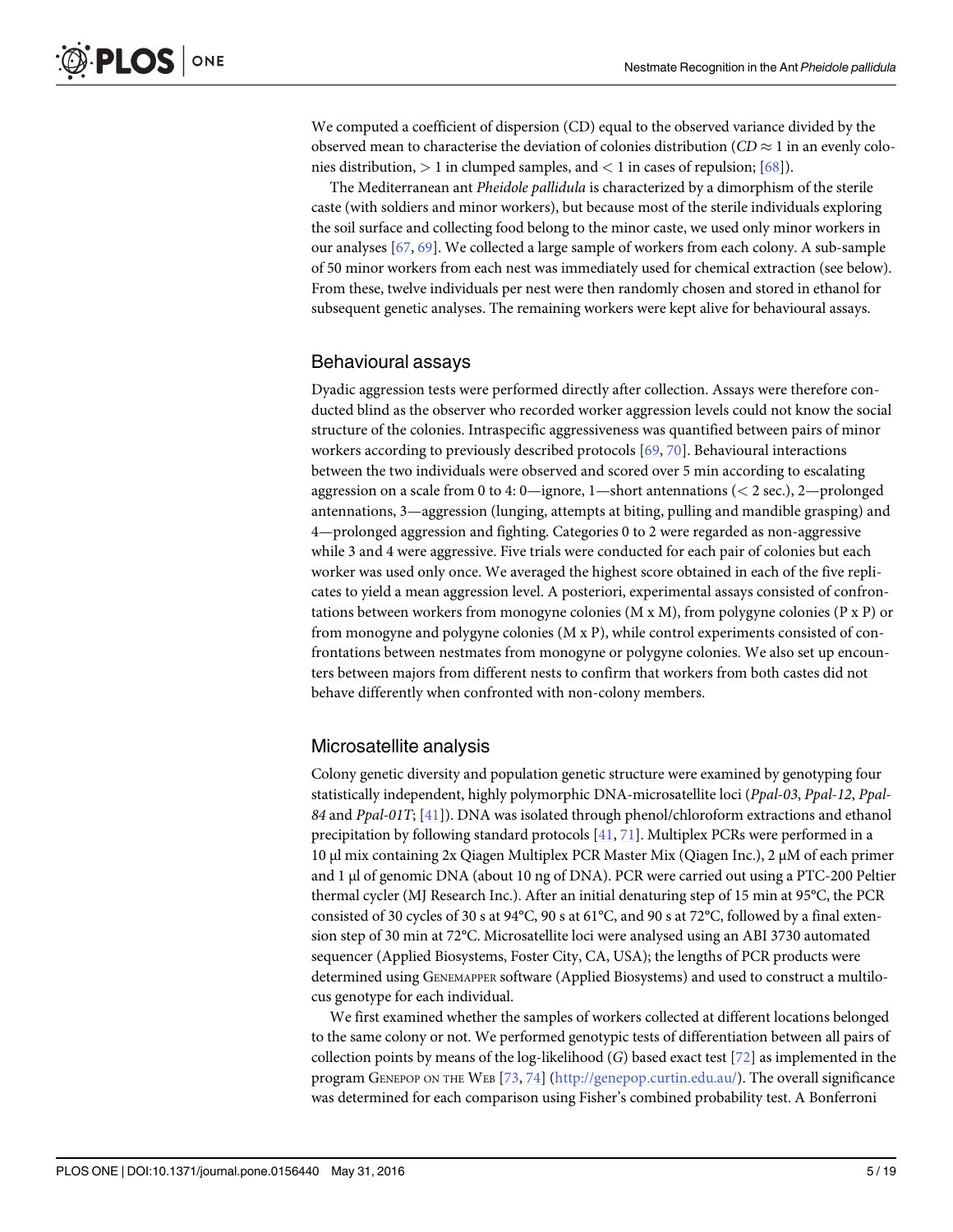<span id="page-5-0"></span>correction based on the number of loci used was applied to account for multiple comparisons  $(\alpha = 0.0125)$  [\[75\]](#page-16-0).

The social structure (monogyne or polygyne) was determined by analysing the genotypes present within each colony. Genetic analyses of mother–offspring combinations and of the sperm stored in the spermatheca of queens has previously shown that queens of P. pallidula are strictly monandrous (effective paternity number per colony  $Me = 1$  [[41](#page-15-0)]); therefore, each queen was assumed to contribute two alleles to the allelic pool, and males one allele. The minimum number of queens per colony is therefore inferred from the number of alleles detected among twelve workers at each locus: 3 or fewer alleles  $= 1$  queen,  $4-6$  alleles  $= 2$  queens, etc. [\[60](#page-16-0)]. Genotypes were visually inspected, and the most parsimonious sibship reconstruction was kept for each colony. Since queens of P. pallidula are obligatorily singly mated, reconstruction of families in monogynous colonies was straightforward. The minimum number of matrilines per colony was confirmed by using the maximum-likelihood methods implemented in the program COLONY 1.1 [\[76\]](#page-16-0), assuming multiple singly-mated queen per nest. Five replicate runs yielded similar results.

Genetic variation was assessed through the mean gene diversity  $He$  [[77](#page-16-0)] over loci within colonies using FSTAT 2.9.3.2 [\[78\]](#page-17-0). The genetic distances between pairs of colonies were estimated by the pairwise  $F_{ST}$  values [\[79\]](#page-17-0), as implemented in the computer program GENALEX 6 [[80\]](#page-17-0).

#### Chemical analyses

Groups of 50 workers per colony were killed at -20°C and deposited in 1 ml of cyclohexane for five minutes. The solvent was then evaporated until 10 μl remained. Three μl were injected into a FID gas-chromatograph (VGM250Q system, Perkin-Elmer, Norwalk, CT, USA) equipped with a split/splitless injector and flame ionization detector that used a DB-5 fused silica capillary column (30 m by 0.25 mm; film thickness 0.10 μm). The temperature was kept at 150°C during the initial splitless 2 min, raised from 150°C to 300°C at 5°C/min, and held at 300°C for the last 10 min. Helium was used as carrier gas, with a constant flow rate of 2.0 ml/min. The non-volatile cuticular lipids were identified with the same GC coupled to a Perkin-Elmer MS operating at 70 EV. Standards made up of a ladder of linear alkanes ( $C_{20}$ ,  $C_{22}$ ,  $C_{24}$ ... to  $C_{40}$ ) dissolved in cyclohexane were injected between every few samples to provide a reference set of retention times. We also injected one cuticular extract into a high temperature column (DB-5HT) at 370°C to check if some hydrocarbons with high molecular weights appeared [[27](#page-15-0)]. As no more hydrocarbons were detected, we subsequently used the normal DB-5 column. The areas of peaks were measured by peak integration with a Perkin Elmer Turbo-Chrome Workstation.

Chemical diversity of cuticular hydrocarbon (CHC) profiles were assessed using the Gini-Simpson index  $H_{GS} = 1 - \Sigma p_i^2$  (where  $p_i$  is the relative proportion of the *i*-th peak over all chemical peaks identified as cuticular lipids, and  $i$  ranges from 1 to the total number of peaks present) and the chemical richness  $Cr$ , i.e. the number of compounds in an individual sample. Chemical similarity of CHC profiles between colonies was estimated from the relative proportion of each compound using the Euclidian distance  $E[81]$  $E[81]$  $E[81]$ . Principal component analysis (PCA) was used to transform the variables into uncorrelated components, and discriminant analysis (DA) was carried out on principal components to visualize the variations among colonies (by maximizing the between-colony variation and minimizing intra-colony variation). Because the percentage abundance of each compound depends on the relative abundance of other compounds present, peak areas were standardized following Aitchison's formula:  $Z_{i,j} = \ln \frac{1}{2}$  $[Y_{i,j}/g(Y_j)]$ , where  $Z_{i,j}$  is the standardized peak area *i* for colony *j*,  $Y_{i,j}$  is the peak area *i* for colony *i*, and  $g(Y_i)$  is the geometric mean of all peaks for colony *i* [\[82\]](#page-17-0). To apply the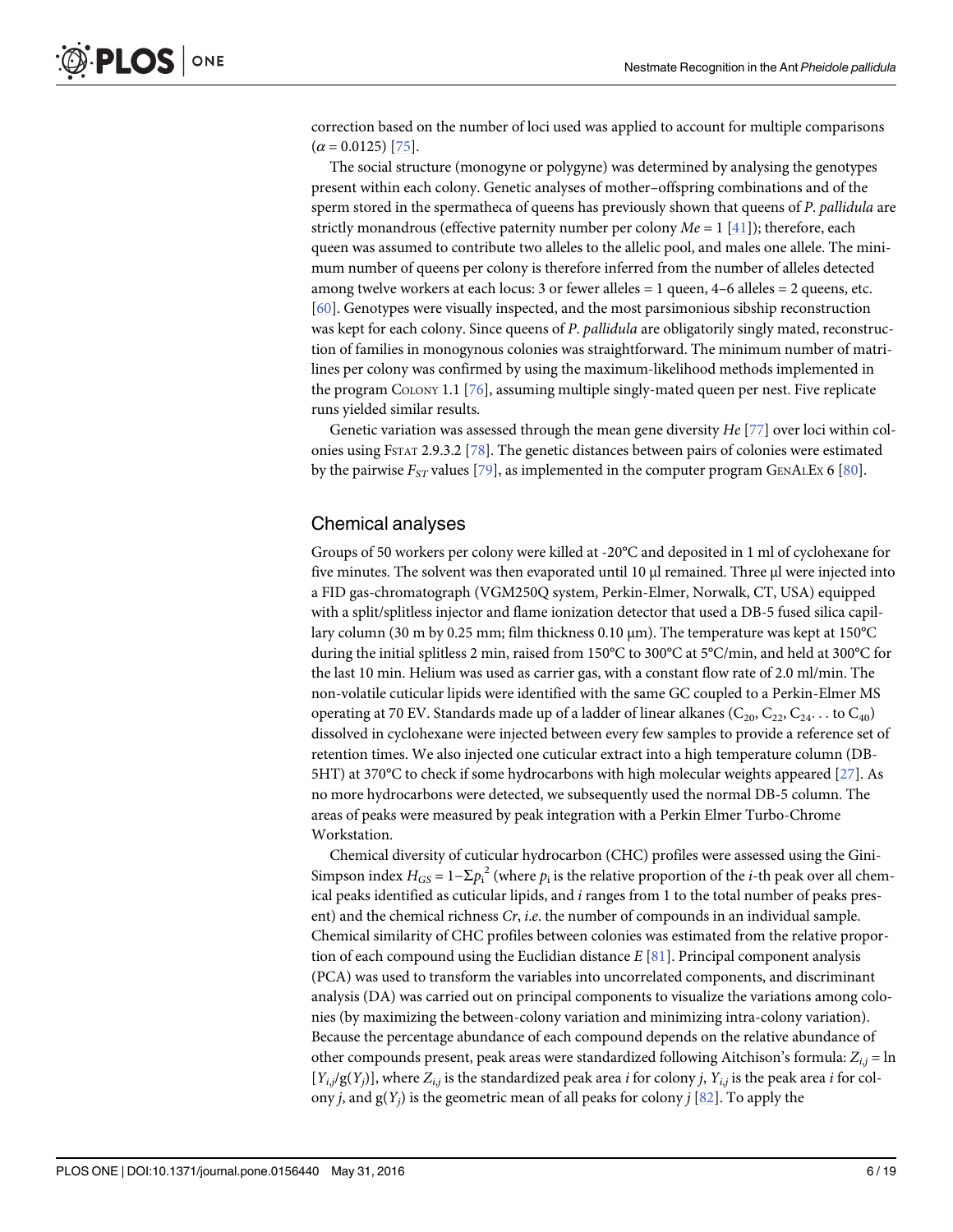<span id="page-6-0"></span>transformation formula on profiles with non-detectable components, the constant 3 (onetenth of the smallest area measured) was added to all peak areas. Two-group statistical comparisons for each compound were performed using Mann-Whitney U-tests with the significance level set at 0.0008 (i.e. 0.05 divided by the number of peaks).

# Statistical analyses

Multiple tests were performed with each focal colony. To avoid pseudoreplication, we treated each colony as a statistical unit. We then used between-nest mean values per colony and mean comparison tests for independent samples to compare monogyne and polygyne colonies [\[83\]](#page-17-0). Because colonies are not independent from each other, pairwise relationships were measured through correlation matrices, with the significance of the association tested using Mantel tests in GENALEX with 999 permutations. Deviations of the variables from normality were tested using the Shapiro-Wilk test. When logarithmic or angular transformations did not suffice to normalize the data, we used nonparametric statistics [[68](#page-16-0)]. Statistical tests were carried out with the computer program SPSS 20.0 (SPSS Inc., 1989–2011). Post hoc power analyses for p-values between 0.05 and 0.20 were conducted to estimate the probability of a Type II error (not rejecting a false null hypothesis) using the computer program  $G^*$ Power  $[84, 85]$  $[84, 85]$  $[84, 85]$  and the package biotools (function mantelPower, [[86](#page-17-0)]) in R version 3.1.3 [\[87\]](#page-17-0).

#### Results

Our genetic analyses confirmed that the four DNA-microsatellite loci under study were unlinked and segregating independently, and that allelic frequencies were in Hardy-Weinberg equilibrium. The DNA-microsatellite loci Ppal-03, Ppal-12, Ppal-84 and Ppal-01T had 17, 13, 11 and 14 alleles, respectively, and a level of observed heterozygosity ranging from 0.809 to 0.846. Two collection points located 1.09 m apart were not significantly differentiated (they probably represented two samplings of the same colony); one of these was therefore discarded at random from the set of data. Of the remaining 35 colonies sampled, close examination of workers' genotypes revealed 3 or fewer alleles at all four loci in 13 colonies, indicating they were headed by a single queen, and more than three alleles at at least one locus in 22 colonies, consistent with the occurrence of multiple reproductive queens. For the 22 multiple-queen colonies, maximum-likelihood methods detected a number of matrilines per colony ranging from 2 to 8. The spatial distribution of the colonies differed significantly from a random Poisson distribution (Chi-square test:  $\chi^2$  = 3286.12,  $df$  = 26,  $p$  < 0.001). The coefficient of dispersion CD was 0.71, indicating that colonies were more evenly distributed.

# **Aggressiveness**

Across the 523 pairwise encounter tests, the intensity of aggression ranged from tolerance (i.e. score = 0) to fierce fights (*i.e.* score = 4). Workers showed no aggressive behaviour when confronted with nestmates (mean aggression score  $\pm$  SD: 1.19  $\pm$  0.17; min-max: 1–1.33; median = 1.33), whatever their social origin (monogyne:  $1.17 \pm 0.19$ , median = 1.17,  $N = 4$ pairs of colonies; polygyne:  $1.21 \pm 0.17$ , median = 1.33, 8 pairs) (Mann-Whitney U test,  $U = 14$ ,  $p = 0.808$ ). Aggression scores from these experiments were therefore pooled for comparisons with encounters between non-nestmates. In contrast, 63% of interactions between workers from different colonies resulted in aggressive responses (mean  $\pm$  SD = 2.95  $\pm$  1.11; min-max: 0.40–4; median = 3.40). Individuals often engaged in fights with biting and pulling, which could result in the death of one antagonist. The level of aggressiveness was significantly higher during encounters between non-nestmates than between nestmates (Mann-Whitney U test,  $U = 516.5, p < 0.001$ ). Encounters between two minors or two majors yielded similar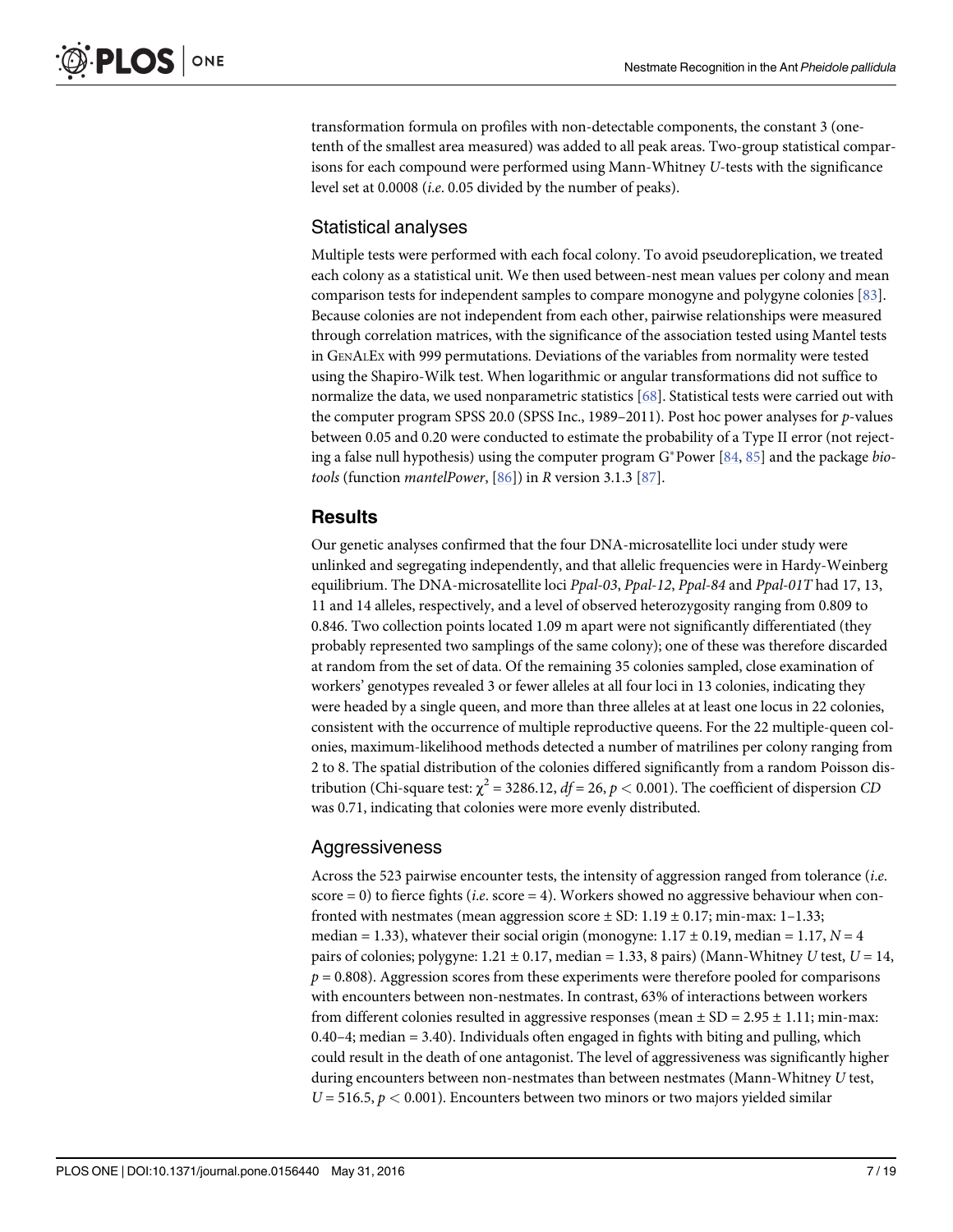<span id="page-7-0"></span>behavioural responses, confirming that workers from both castes did not behave differently when confronted with non-nestmates (111 tests on 13 pairs of colonies; minors: mean  $\pm$  SD = 2.87  $\pm$  1.42, median = 3.80; soldiers: 2.92  $\pm$  1.22, median = 3.80; related-samples Wilcoxon's signed ranks test,  $W = 13.5$ ,  $p = 0.932$ ).

#### Aggressiveness vs. social structure and colony genetic diversity

Regarding non-nestmate encounters, the mean level of aggressiveness was significantly higher between workers from monogyne colonies (M x M) (mean  $\pm$  SD = 2.97  $\pm$  1.07, median = 3.4,  $N = 59$  pairs) than between workers from polygyne colonies (P x P) (2.58  $\pm$  1.18, median = 2.4,  $N = 212$ ) ( $p = 0.049$ , Dunn's multiple comparison test following significant Kruskal-Wallis test) (Fig 2). Aggression scores during encounters between individuals from monogyne and polygyne colonies (M x P) (3.26  $\pm$  0.94, median = 3.8, N = 240) were also significantly higher than scores between workers originating from polygyne colonies ( $p < 0.001$ ), but not higher than scores between workers from monogyne colonies (M x M) ( $p = 0.313$ ) ( $\underline{Fig 2}$ ). Finally, confrontation of each colony against all the others showed that the average aggression level was significantly higher for workers from the monogyne colonies  $(3.15 \pm 0.47)$ ; median = 3.20) than for workers from the polygyne colonies (2.83  $\pm$  0.36; median = 2.81) (unpaired *t*-test,  $t_{30}$ ,  $p = 0.035$ ). Thus, encounters between non-nestmates involving workers from monogyne colonies were always more aggressive.

As expected, multiple-queen colonies were genetically more diverse than single-queen colonies (gene diversity:  $0.77 \pm 0.07$  and  $0.48 \pm 0.09$ , respectively; Mann-Whitney U test:  $U = 286$ ,  $p < 0.001$ ; [Fig 3\)](#page-8-0). Aggressiveness of workers was negatively associated with the genetic diversity within colonies (Spearman rank correlation:  $r_s = -0.38$ ,  $p = 0.031$ ); the higher the within-colony genetic diversity, the lower the workers' aggressive behaviour.



Fig 2. Aggressiveness between workers from monogyne colonies (M x M), from polygyne colonies (P x P) and from monogyne and polygyne colonies (M x P). The closed square indicates the mean of the highest score per replicate, the black bar corresponds to the median, the box is the interquartile range (IQR) and the whiskers represent the lowest datum still within 1.5\*IQR of the lower quartile, and the highest datum still within 1.5\*IQR of the upper quartile [\(S2](#page-13-0) and [S3](#page-13-0) Tables).

doi:10.1371/journal.pone.0156440.g002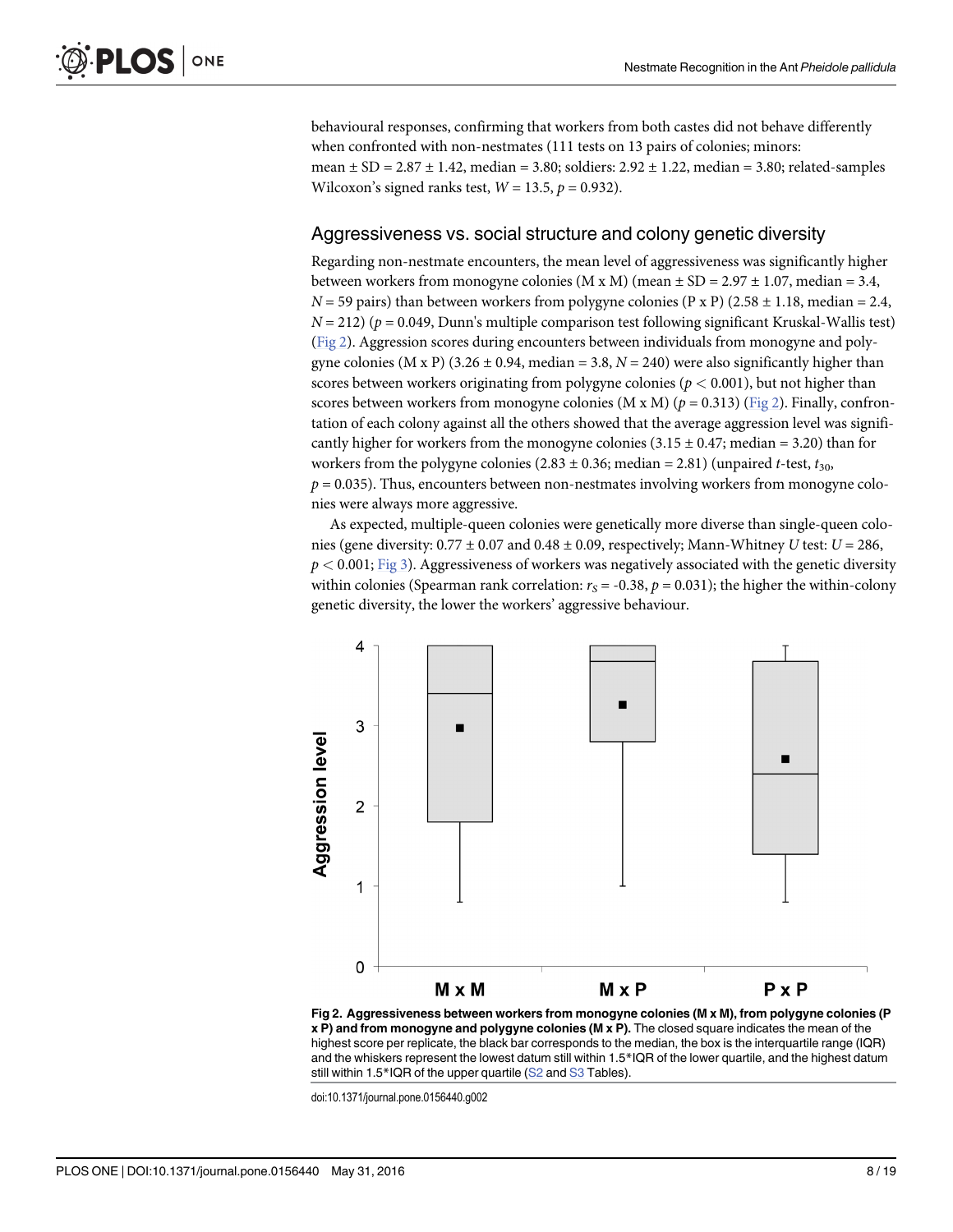<span id="page-8-0"></span>

[Fig 3.](#page-7-0) Genetic (gene diversity He and pairwise distances  $F_{ST}$ ; top) and chemical (chemical richness Cr, Gini-Simpson index  $H_{GS}$  and the Euclidian distances E; bottom) differences between monogyne and polygyne colonies. See [Fig 2](#page-7-0) for the legend of the box-plot diagram ([S3](#page-13-0) and [S4](#page-13-0) Tables)

doi:10.1371/journal.pone.0156440.g003

**LOS** 

ONE

#### Aggressiveness vs. genetic distances

The genetic distance between colonies was found a good predictor of aggressive behaviour. Mean genetic differentiation between colonies ranged from 0.01 to 0.45. Monogyne colonies were on average significantly more genetically distant from other colonies than polygyne ones  $(0.20 \pm 0.03 \text{ and } 0.11 \pm 0.02, \text{ respectively}; \text{Mann-Whitney } U \text{ test: } U = 1, p < 0.001; \text{Fig 3}).$ Aggressive behaviour increased with the genetic distance between colonies (Mantel test:  $r = 0.224$ ,  $p = 0.009$ ), with ants from unrelated pairs of nests being more aggressive than those from related nests. This suggests that the level of intraspecific aggression is determined by genetic differences between the protagonists.

Consistent with colony reproduction by budding under polygyny, we found a significant positive correlation between the spatial distance and the genetic distance of colonies (Mantel test:  $r = 0.305$ ,  $p = 0.001$ ). Such an association between the spatial and genetic distances also occurred for monogyne colonies (Mantel test:  $r = 0.303$ ,  $p = 0.012$ ). This indicates that neighbouring nests tend to be more closely genetically related than distant nests in both social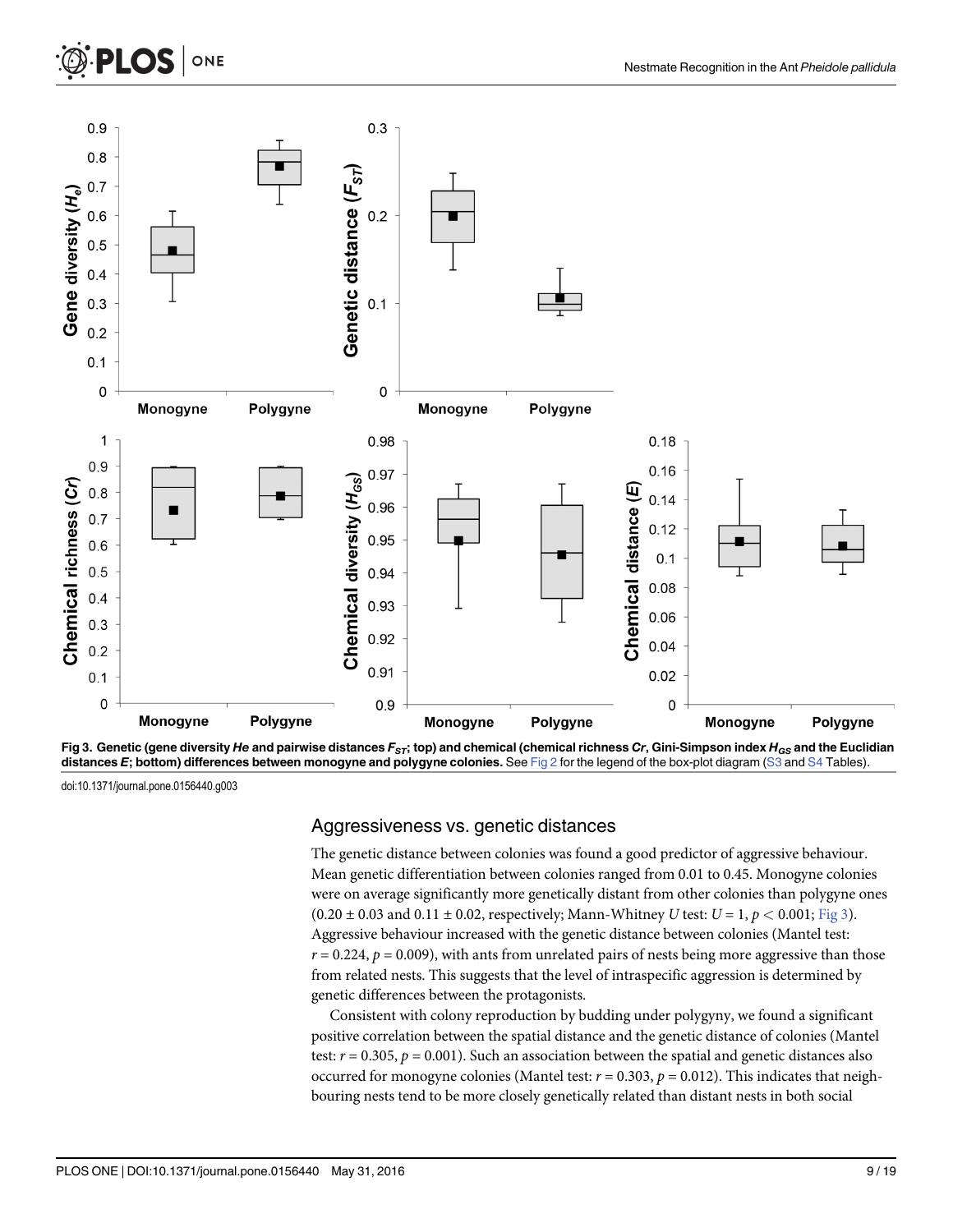<span id="page-9-0"></span>structures. A series of Mantel tests in which distant and neighbouring colonies are encoded according to an increasing threshold (i.e., neighbouring colonies are those below 1 m apart, 1.5 m,  $2 \text{ m}, 2.5 \text{ m}$ ... up to 40 m apart) showed that up to a radius of 6.0 m around a focal colony, the workers were significantly more related than beyond this value (Mantel tests,  $p < 0.033$  for distances below 6.0 m, otherwise  $p > 0.058$ .

#### Aggressiveness vs. spatial distance between colonies

We tested whether the spatial distance between colonies (ranging from 0.77 m to 41.24 m) influenced nestmate recognition. A series of Mantel tests (see above) concluded that up to a radius of 5.0 m, the responses were significantly less aggressive than beyond this value (Mantel tests,  $p < 0.049$  for distance below 5.0 m, otherwise  $p > 0.240$ ).

When considering colonies according to their social origin, aggressiveness was positively associated with spatial distance for polygyne colonies (Mantel tests: polygyne colonies:  $r = 0.217$ ,  $p = 0.015$ ), but not for monogyne colonies ( $r = -0.134$ ,  $p = 0.193$ ), suggesting that for polygyne colonies, workers from neighbouring nests behaved less aggressively than workers from distant nests.

#### Aggressiveness vs. chemical diversity and distances

The cuticular profile of P. pallidula was characterized by 61 different hydrocarbons, ranging in size from  $C_{25}$  to  $C_{36}$ . Analyses revealed the presence of lipids including alkanes (26%), monomethylalkanes (27%), di-methylalkanes (12%), tri-methylalkanes (4%), and alkenes (23%). Identification of peaks and their relative proportion (mean percentage and standard deviation) are listed in [Table 1](#page-10-0).

A principal component analysis of all cuticular profiles reduced the dimensionality of the data from 61 variables to 13 principal component (PC) factors accounting for 86.86% of the overall variance (only factors with eigenvalues greater than 1 were retained). The chemical profiles of monogyne and polygyne colonies were not differentiated through the discriminant analysis on the 13 PCs: only 58.8% of the colonies were correctly classified according to their social structure (monogyne or polygyne).

We did not find significant difference (after Bonferroni correction) between monogyne and polygyne colonies in relative peak areas [\(Table 1](#page-10-0)). Accordingly, the chemical diversity within colonies did not differ between the two social forms  $(H_{GS}$ : monogyne colonies: mean  $\pm$  SD = 0.95  $\pm$  0.02; polygyne colonies: 0.95  $\pm$  0.01; Mann-Whitney U test: U = 102,  $p = 0.232$ ; Cr: monogyne colonies: mean  $\pm$  SD = 0.73  $\pm$  0.21; polygyne colonies: 0.78  $\pm$  0.02; Mann-Whitney U test:  $U = 146$ ,  $p = 0.753$ ; [Fig 3](#page-8-0)) and it was not associated with the genetic diversity within colonies ( $H_{GS}$ :  $r_S$  = -0.12,  $p$  = 0.500; Cr:  $r_S$  = 0.21,  $p$  = 0.238). Likewise, the distribution of chemical distances E was similar across categories of breeding systems (monogyne colonies: 0.11  $\pm$  0.02; polygyne colonies: 0.11  $\pm$  0.01; Mann-Whitney U test: U = 121, p = 0.868; [Fig 3](#page-8-0)). Moreover, we found no association between the chemical distance and the genetic distance between colonies (Mantel test:  $r = 0.115$ ,  $p = 0.108$ , type II error:  $\beta = 0.515$ ), or between the chemical distance and the aggression level between colonies (Mantel test:  $r = 0.100$ ,  $p = 0.065$ ,  $\beta = 0.557$ ). Thus, the level of intraspecific aggression between colony pairs was not correlated with the similarity of their cuticular lipid profiles.

Chemical distance was also not correlated with spatial distance, neither in polygyne nor in monogyne colonies (Mantel tests: all colonies:  $r = 0.104$ ,  $p = 0.084$ ,  $\beta = 0.661$ ; monogyne colonies:  $r = 0.224$ ,  $p = 0.056$ ,  $\beta = 0.527$ ; polygyne colonies:  $r = 0.032$ ,  $p = 0.314$ ).

Since nestmate recognition may be mediated by few cuticular compounds, notably methylbranched alkanes  $[88]$  $[88]$  $[88]$  or alkenes  $[89]$  $[89]$  $[89]$ , we repeated statistical analyses separately for each of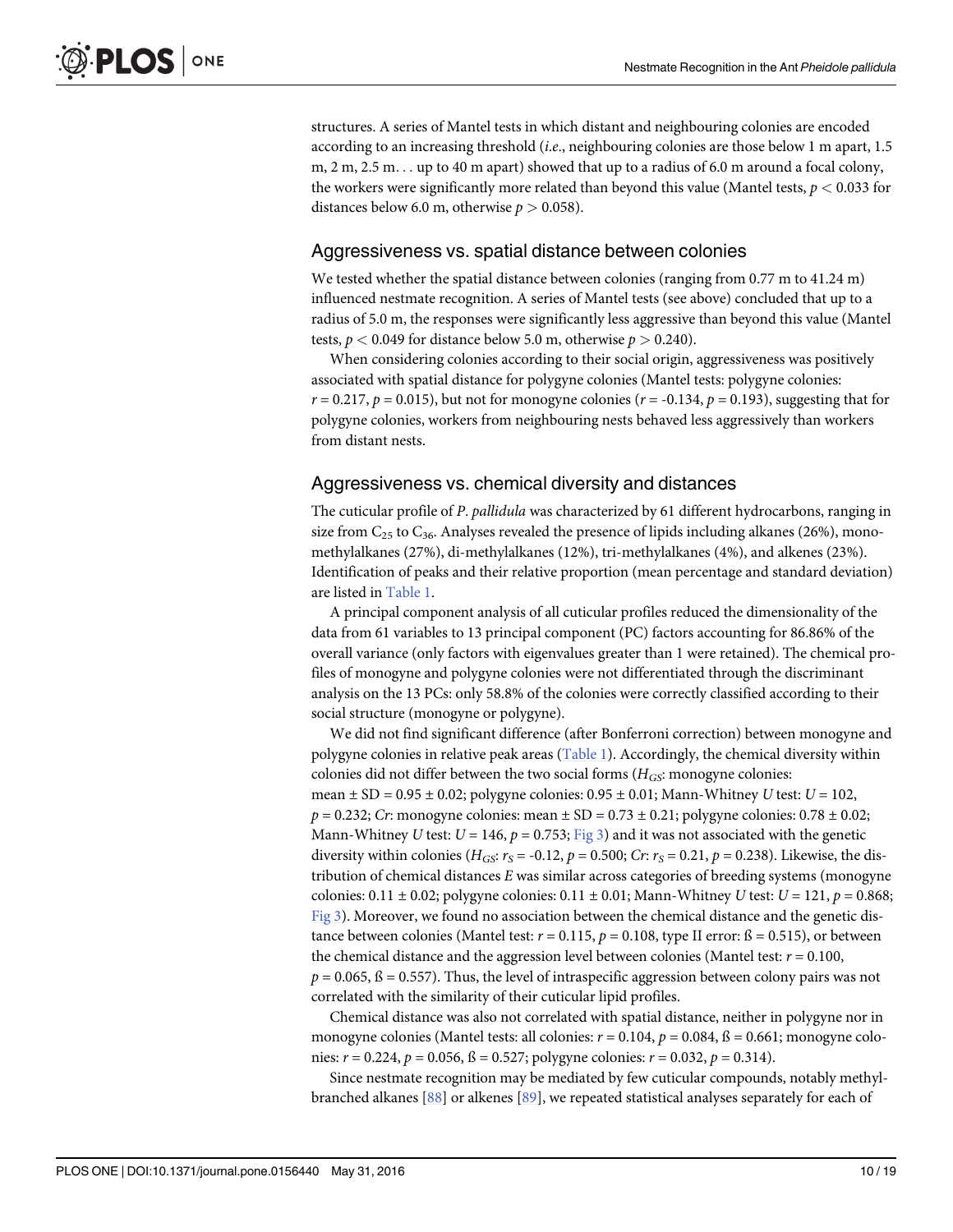[Table 1.](#page-9-0) Compounds and their mean percentages (± SD) over all colonies, in monogyne and polygyne colonies. Comparisons between monogyne and polygyne colonies were assessed using Mann–Whitney test; after applying Bonferroni correction, the significance level is set at 0.0008 (i.e., α = 0.05/61 peaks) [\(S4 Table](#page-13-0)).

|                                                 | <b>All colonies</b><br>mean ± SD | Monogyne<br>mean ± SD | Polygyne<br>mean ± SD | MW U-test<br>р |
|-------------------------------------------------|----------------------------------|-----------------------|-----------------------|----------------|
| Linear alkanes                                  |                                  |                       |                       |                |
| $n - C_{25}$                                    | $1.56 \pm 2.07$                  | $2.04 \pm 2.82$       | $1.26 \pm 1.43$       | 0.016          |
| $n - C_{26}$                                    | $0.52 \pm 0.59$                  | $0.62 \pm 0.38$       | $0.45 \pm 0.69$       | 0.024          |
| $n-C_{27}$                                      | $2.04 \pm 1.38$                  | $2.55 \pm 1.74$       | $1.72 \pm 1.02$       | 0.050          |
| $n-C_{28}$                                      | $1.82 \pm 0.69$                  | $2.08 \pm 0.89$       | $1.65 \pm 0.48$       | 0.076          |
| $n-C_{29}$                                      | $3.63 \pm 1.36$                  | $3.93 \pm 1.42$       | $3.44 \pm 1.32$       | 0.624          |
| $n-C_{30}$                                      | $3.96 \pm 2.09$                  | $4.44 \pm 2.06$       | $3.67 \pm 2.11$       | 0.193          |
| $n-C_{31}$                                      | $4.12 \pm 1.50$                  | $4.71 \pm 2.03$       | $3.76 \pm 0.94$       | 0.205          |
| $n-C_{32}$                                      | $5.23 \pm 1.39$                  | $5.83 \pm 1.64$       | $4.87 \pm 1.10$       | 0.082          |
| $n-C_{33}$                                      | $0.02 \pm 0.07$                  | $0.03 \pm 0.08$       | $0.01 \pm 0.06$       | 0.624          |
| $n-C_{34}$                                      | $2.79 \pm 0.99$                  | $2.86 \pm 1.24$       | $2.75 \pm 0.84$       | 0.082          |
| $n-C_{36}$                                      | $0.21 \pm 0.36$                  | $0.23 \pm 0.40$       | $0.20 \pm 0.34$       | 0.600          |
| <b>Linear alkenes</b>                           |                                  |                       |                       |                |
| $C_{26:1}$                                      | $0.21 \pm 0.22$                  | $0.22 \pm 0.22$       | $0.20 \pm 0.23$       | 0.420          |
| $C_{27:1}$                                      | $0.45 \pm 0.51$                  | $0.25 \pm 0.29$       | $0.58 \pm 0.58$       | 0.042          |
| $C_{29:1}$                                      | $3.59 \pm 1.95$                  | $2.80 \pm 1.61$       | $4.09 \pm 2.02$       | 0.032          |
| $C_{29:1}$                                      | $0.15 \pm 0.19$                  | $0.10 \pm 0.15$       | $0.18 \pm 0.21$       | 0.148          |
| $C_{31:1}$                                      | $13.49 \pm 5.16$                 | $11.68 \pm 5.17$      | $14.61 \pm 4.95$      | 0.046          |
| $C_{33:1}$                                      | $0.55 \pm 0.25$                  | $0.60 \pm 0.26$       | $0.52 \pm 0.24$       | 0.261          |
| $C_{33:1}$                                      | $4.97 \pm 2.38$                  | $3.99 \pm 2.13$       | $5.57 \pm 2.37$       | 0.020          |
| <b>Monomethyls</b>                              |                                  |                       |                       |                |
| 7-Methyl C <sub>25</sub>                        | $0.44 \pm 0.89$                  | $0.31 \pm 0.33$       | $0.52 \pm 1.11$       | 0.889          |
| 5-Methyl $C_{25}$                               | $0.47 \pm 0.37$                  | $0.60 \pm 0.39$       | $0.38 \pm 0.33$       | 0.035          |
| 10-Methyl $C_{26}$                              | $0.65 \pm 0.68$                  | $0.96 \pm 0.72$       | $0.47 \pm 0.60$       | 0.018          |
| 6-Methyl C <sub>26</sub>                        | $0.61 \pm 0.53$                  | $0.71 \pm 0.55$       | $0.55 \pm 0.51$       | 0.138          |
| 4-Methyl C <sub>26</sub>                        | $0.23 \pm 0.38$                  | $0.12 \pm 0.15$       | $0.29 \pm 0.46$       | 0.261          |
| $9 - + 11 - + 13$ - Methyl C <sub>27</sub>      | $1.40 \pm 0.90$                  | $1.78 \pm 1.27$       | $1.16 \pm 0.47$       | 0.050          |
| 7-Methyl $C_{27}$                               | $0.03 \pm 0.07$                  | $0.03 \pm 0.09$       | $0.02 \pm 0.05$       | 0.972          |
| 5-Methyl C <sub>27</sub>                        | $0.74 \pm 0.58$                  | $0.71 \pm 0.47$       | $0.76 \pm 0.64$       | 0.576          |
| 3-Methyl $C_{25}$                               | $1.21 \pm 0.47$                  | $1.35 \pm 0.61$       | $1.12 \pm 0.34$       | 0.218          |
| 12- + 13- + 14- Methyl $C_{28}$                 | $0.47 \pm 0.58$                  | $0.62 \pm 0.92$       | $0.38 \pm 0.15$       | 0.675          |
| 4-Methyl C <sub>28</sub>                        | $0.32 \pm 0.30$                  | $0.27 \pm 0.21$       | $0.35 \pm 0.35$       | 0.484          |
| 11- + 13- + 15- Methyl $C_{29}$                 | $1.23 \pm 0.42$                  | $1.13 \pm 0.49$       | $1.28 \pm 0.37$       | 0.046          |
| 7-Methyl C <sub>29</sub>                        | $0.63 \pm 0.25$                  | $0.67 \pm 0.26$       | $0.60 \pm 0.25$       | 0.506          |
| 5-Methyl C <sub>29</sub>                        | $0.34 \pm 0.23$                  | $0.31 \pm 0.27$       | $0.35 \pm 0.21$       | 0.701          |
| 3-Methyl C <sub>29</sub>                        | $2.84 \pm 0.94$                  | $2.93 \pm 1.34$       | $2.78 \pm 0.60$       | 1              |
| 13- + 14- + 15- Methyl $C_{30}$                 | $1.02 \pm 0.58$                  | $0.93 \pm 0.59$       | $1.07 \pm 0.58$       | 0.807          |
| 4-Methyl $C_{30}$                               | $0.25 \pm 0.26$                  | $0.30 \pm 0.27$       | $0.23 \pm 0.25$       | 0.462          |
| 11- + 13- + 15- Methyl $C_{31}$                 | $3.42 \pm 0.96$                  | $2.73 \pm 0.97$       | $3.84 \pm 0.69$       | $< 0.001*$     |
| 7-Methyl C <sub>31</sub>                        | $0.47 \pm 0.28$                  | $0.34 \pm 0.26$       | $0.54 \pm 0.27$       | 0.007          |
| 3-Methyl C <sub>31</sub>                        | $3.89 \pm 1.75$                  | $4.26 \pm 2.76$       | $3.66 \pm 0.56$       | 0.600          |
| $8 - 9 - 10 - 11 - 12$ - Methyl C <sub>32</sub> | $4.65 \pm 1.28$                  | $4.76 \pm 1.58$       | $4.59 \pm 1.10$       | 0.104          |
| 15- + 17- Methyl $C_{33}$                       | $0.51 \pm 0.33$                  | $0.38 \pm 0.41$       | $0.59 \pm 0.25$       | 0.046          |
| 10- + 11- + 12- + 13- Methyl $C_{34}$           | $0.98 \pm 0.93$                  | $1.03 \pm 0.83$       | $0.95 \pm 1.00$       | 0.441          |
| 4-Methyl $C_{34}$                               | $0.09 \pm 0.24$                  | $0.05 \pm 0.17$       | $0.12 \pm 0.28$       | 0.972          |

(Continued)

PLOS ONE

<span id="page-10-0"></span>.Ø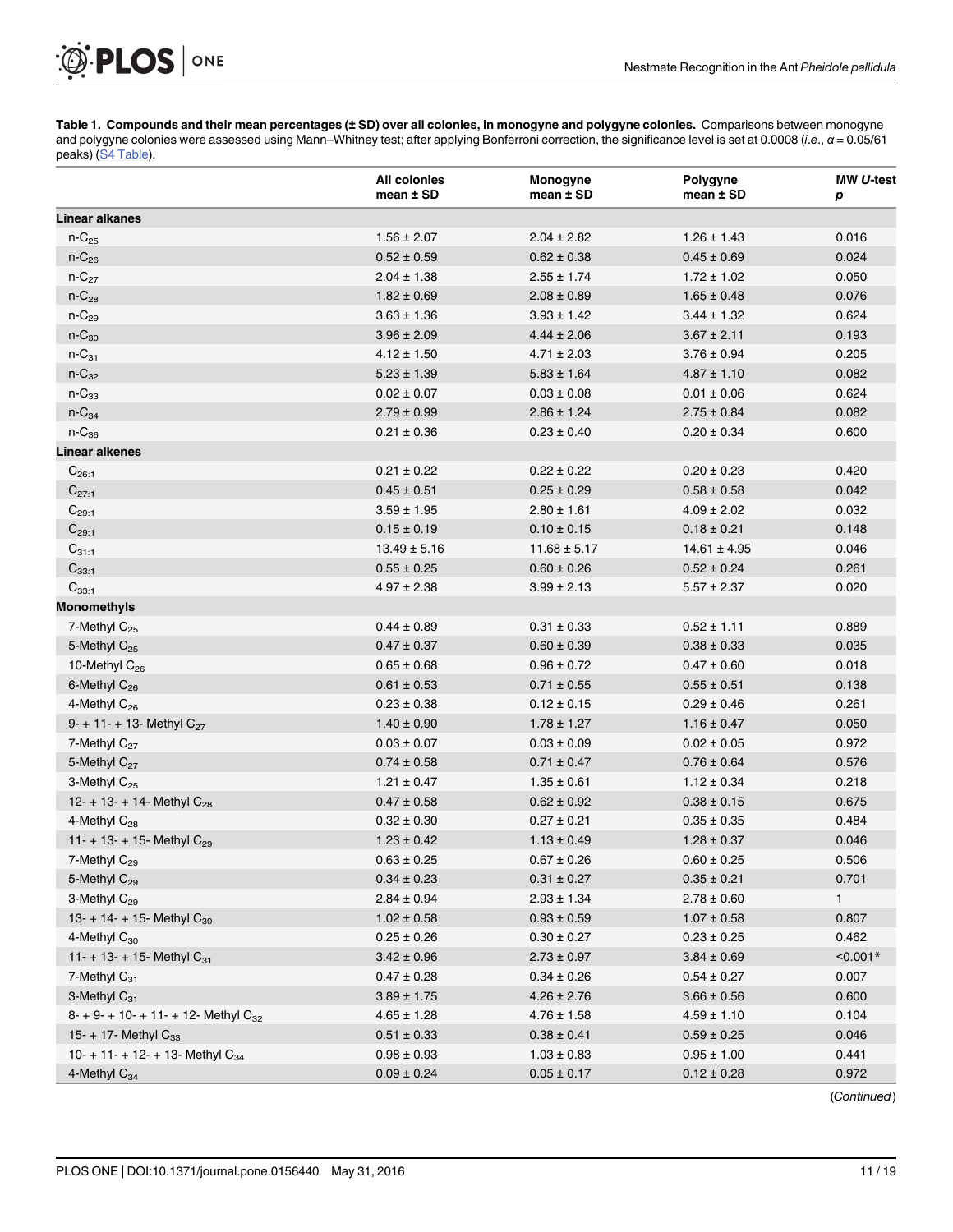#### Table 1. (Continued)

<span id="page-11-0"></span>**PLOS I** 

ONE

|                                                 | All colonies<br>mean $±$ SD | Monogyne<br>$mean \pm SD$ | Polygyne<br>mean $±$ SD | MW U-test<br>р |
|-------------------------------------------------|-----------------------------|---------------------------|-------------------------|----------------|
| 7-Methyl $C_{35}$                               | $0.04 \pm 0.22$             | $0.01 \pm 0.00$           | $0.07 \pm 0.29$         | 0.649          |
| <b>Dimethyls</b>                                |                             |                           |                         |                |
| 9,11- + 9,13- + 11,13- +11,15-Dimethyl $C_{29}$ | $0.21 \pm 0.23$             | $0.25 \pm 0.29$           | $0.19 \pm 0.20$         | 0.861          |
| 7,11-Dimethyl $C_{29}$                          | $0.35 \pm 0.18$             | $0.35 \pm 0.22$           | $0.35 \pm 0.16$         | 0.484          |
| 3,15-Dimethyl C <sub>29</sub>                   | $1.34 \pm 0.72$             | $1.56 \pm 1.07$           | $1.21 \pm 0.35$         | 0.129          |
| 11,15- + 13,15-Dimethyl $C_{31}$                | $4.65 \pm 1.32$             | $4.68 \pm 1.57$           | $4.63 \pm 1.19$         | 0.807          |
| 7,15-Dimethyl $C_{31}$                          | $2.84 \pm 1.55$             | $3.19 \pm 2.49$           | $2.62 \pm 0.36$         | 0.944          |
| 5,1- + 5,13- +5,15-Dimethyl $C_{31}$            | $1.11 \pm 0.34$             | $1.13 \pm 0.40$           | $1.09 \pm 0.30$         | 0.246          |
| 7,13-Dimethyl $C_{33}$                          | $0.81 \pm 0.67$             | $0.63 \pm 0.59$           | $0.91 \pm 0.71$         | 0.834          |
| 5,13-Dimethyl $C_{33}$                          | $0.14 \pm 0.21$             | $0.16 \pm 0.24$           | $0.12 \pm 0.20$         | 0.753          |
| $3, x$ -Dimethyl $C_{33}$                       | $0.56 \pm 0.32$             | $0.42 \pm 0.36$           | $0.64 \pm 0.26$         | 0.292          |
| 5.x-Dimethyl C <sub>35</sub>                    | $0.25 \pm 0.29$             | $0.27 \pm 0.29$           | $0.24 \pm 0.29$         | 0.675          |
| <b>Trimethyls</b>                               |                             |                           |                         |                |
| 5,10,12-Trimethyl $C_{31}$                      | $4.43 \pm 1.52$             | $4.41 \pm 1.86$           | $4.44 \pm 1.31$         | 0.462          |
| Non-identified compounds                        |                             |                           |                         |                |
| Peak #10                                        | $0.15 \pm 0.21$             | $0.17 \pm 0.19$           | $0.15 \pm 0.22$         | 0.889          |
| Peak #33                                        | $0.14 \pm 0.15$             | $0.12 \pm 0.14$           | $0.15 \pm 0.15$         | 0.400          |
| Peak #46                                        | $1.14 \pm 0.83$             | $0.94 \pm 0.86$           | $1.26 \pm 0.80$         | 0.552          |
| Peak #50                                        | $2.03 \pm 0.91$             | $1.92 \pm 0.95$           | $2.10 \pm 0.91$         | 0.972          |
| <b>Peak #51</b>                                 | $0.90 \pm 1.18$             | $0.65 \pm 1.13$           | $1.05 \pm 1.21$         | 0.529          |
| Peak #54                                        | $0.28 \pm 0.37$             | $0.31 \pm 0.37$           | $0.26 \pm 0.38$         | 0.780          |
| Peak #55                                        | $2.47 \pm 0.84$             | $2.63 \pm 1.17$           | $2.36 \pm 0.56$         | 0.292          |

Note: The linear alkenes listed twice differ in retention times due to different double bond positions.

doi:10.1371/journal.pone.0156440.t001

these classes of cuticular hydrocarbons. Similar results were obtained for all analyses, except three: for unsaturated aliphatic hydrocarbons, there was a positive and significant association between the chemical richness and the genetic diversity ( $Cr_{alkenes}$ ;  $r_S = 0.359$ ,  $p = 0.037$ ); for branched alkanes, chemical distances differed between monogyne and polygyne colonies (monogyne colonies:  $0.13 \pm 0.10$ ; polygyne colonies:  $0.10 \pm 0.02$ ; Mann-Whitney U test:  $U = 69$ ,  $p = 0.016$ ) and were significantly positively associated with aggressiveness (Mantel test:  $r = 0.192$ ,  $p = 0.017$ ).

#### **Discussion**

This study shows that variation in aggressive behaviour toward foreign conspecifics is associated with the level of genetic difference in the ant P. pallidula. Both the social structure and the genetic distance between colonies are significant predictors of aggression. Workers from monogyne colonies are more aggressive than workers from polygyne colonies. Aggressiveness decreases as genetic diversity within colonies with multiple queens increases. Furthermore, the level of aggression increases with the genetic distance between colonies. The influence of a genetic component on recognition cues and aggressive behaviour has been previously documented in a number of ant species. For example, it has been shown that workers from monogyne colonies are more aggressive toward foreign conspecifics than those from polygyne colonies (e.g., Solenopsis invicta,  $[57, 90, 91]$  $[57, 90, 91]$  $[57, 90, 91]$  $[57, 90, 91]$  $[57, 90, 91]$  $[57, 90, 91]$  $[57, 90, 91]$ ; Myrmica rubra,  $[38]$ ) and aggressiveness increases as the genetic distance between colonies gets larger (e.g., Formica polyctena,  $[92]$  $[92]$ ; Formica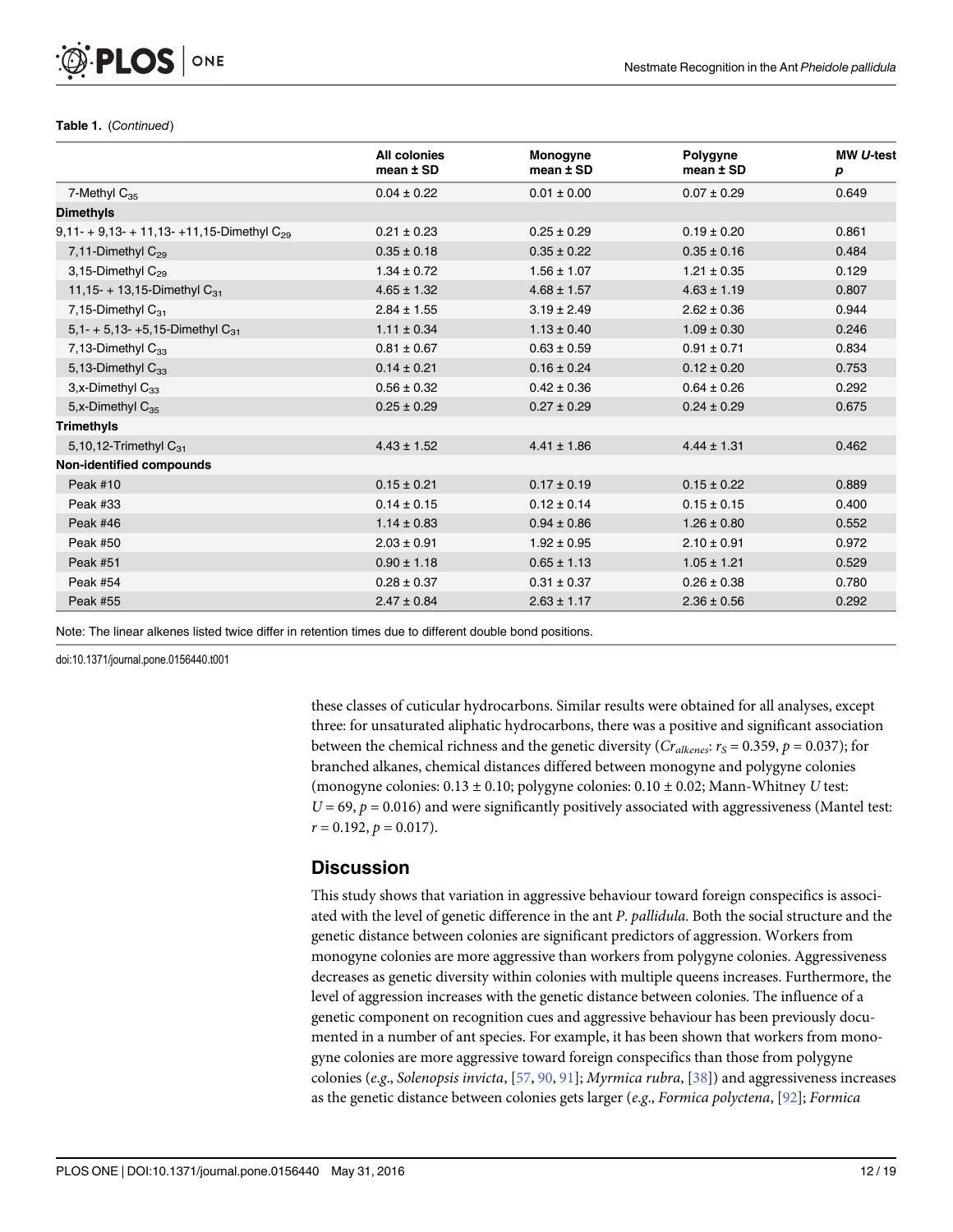<span id="page-12-0"></span>pratensis, [[93](#page-17-0)]; Crematogaster scutellaris, [\[94](#page-17-0)]). In contrast, such a genetic contribution in discrimination of non-colony members is less apparent, or even absent, in other species where neither the social structure (Rhytidoponera confusa, [\[95](#page-17-0)]; Leptothorax ambiguus, [\[96\]](#page-17-0); Pheidole xerophylla,  $[60]$  $[60]$  $[60]$ ; Formica selysi,  $[61]$ ; Formica fusca,  $[63]$ ) nor the genetic distance between colonies (Pheidole xerophylla, [[60](#page-16-0)]; Plagiolepis pygmaea, [[16](#page-14-0)]; Acromyrmex lobicornis, [\[97\]](#page-17-0); F. exsecta,  $[98]$  $[98]$ ) were found to affect the level of aggression against intruders.

Our data also show that workers behave less aggressively toward individuals coming from nests located within a radius of about 5 m than toward individuals from more distant nests. Similar results were reported in two other *Pheidole* species, *P. tucsonica* and *P. gilvescens*, where neighbours (i.e., workers from colonies less than 2.6 m away) are treated less aggressively than workers from more distant nests [\[99\]](#page-17-0). This pattern of aggression is consistent with a "dearenemy" phenomenon, which predicts that individuals are more aggressive toward strangers than neighbours [[100\]](#page-17-0). In P. tucsonica and P. gilvescens, the "dear-enemy" phenomenon is mediated by recognition learning [[99\]](#page-17-0): workers habituate to cues provided by individuals from colonies that they regularly encounter (neighbours) and become less aggressive toward them than toward ants with unknown cues (strangers). In an elegant set of experiments, these authors showed that workers from different colonies exposed repeatedly to each other become less aggressive than pairs of workers that were never exposed. The mechanism of habituation would then become predominant for recognition and more significant than other discrimination cues like genetic and environmental ones [\[99\]](#page-17-0). One may not completely exclude the possibility of a "dear-enemy" phenomenon based on habituation in P. pallidula, since this hypothesis has not been explicitly tested. However, the use of genetically based recognition cues is a more parsimonious explanation to account for the lower level of aggression toward neighbours found in this species. In our study population, the genetic distance between pairs of colonies is positively correlated with their spatial distance; this relationship holds for polygyne colonies, as well as for monogyne colonies. Thus, workers from a focal colony are more closely related to neighbours than to individuals from more distant nests. Given that workers' aggressive behaviour increases with the genetic distance between colonies, the low level of aggression toward neighbours can merely result from their higher relatedness. Consistent with this explanation, partial Mantel tests show that the aggression level is positively associated with the genetic distances between colonies ( $r = 0.224$ ,  $p = 0.009$ ) when controlling for geographic distances, but not with geographic distances between colonies ( $r = -0.013$ ,  $p = 0.447$ ) when controlling for genetic distances.

The pattern of genetic isolation-by-distance uncovered in the monogyne social form of P. pallidula is somewhat surprising. Previous studies showed that dispersion of colonies in this species can proceed in two ways  $[41, 65, 101]$  $[41, 65, 101]$  $[41, 65, 101]$  $[41, 65, 101]$  $[41, 65, 101]$  $[41, 65, 101]$ : (1) long-range nuptial flights and independent colony foundation, and (2) budding, whereby queens mate close to their natal nest and disperse on foot with workers to initiate new colonies nearby. In ants, polygyny is often associated with colony reproduction by budding, which results in populations being genetically structured, whereas monogyny is linked with independent colony foundation and no population structuration (but see [\[102](#page-17-0)]). The occurrence of a pattern of genetic isolation-by-distance in the monogyne form of P. pallidula suggests that a proportion of monogyne colonies may arise by budding from polygyne colonies.

Our chemical analyses did not allow us to show a link between variation in the overall CHC profile and the level of aggression between colonies. We found no difference in the chemical composition, relative peak areas and within-colony chemical diversity between monogyne and polygyne colonies. In addition, we detected no relationship between  $(i)$  the workers' aggressive behaviour and the chemical diversity of colonies, (ii) the level of aggressiveness and the chemical distance between colonies, (iii) the chemical and the genetic distances between colonies, or (iv) the genetic diversity of colonies and their chemical richness. Similar results were obtained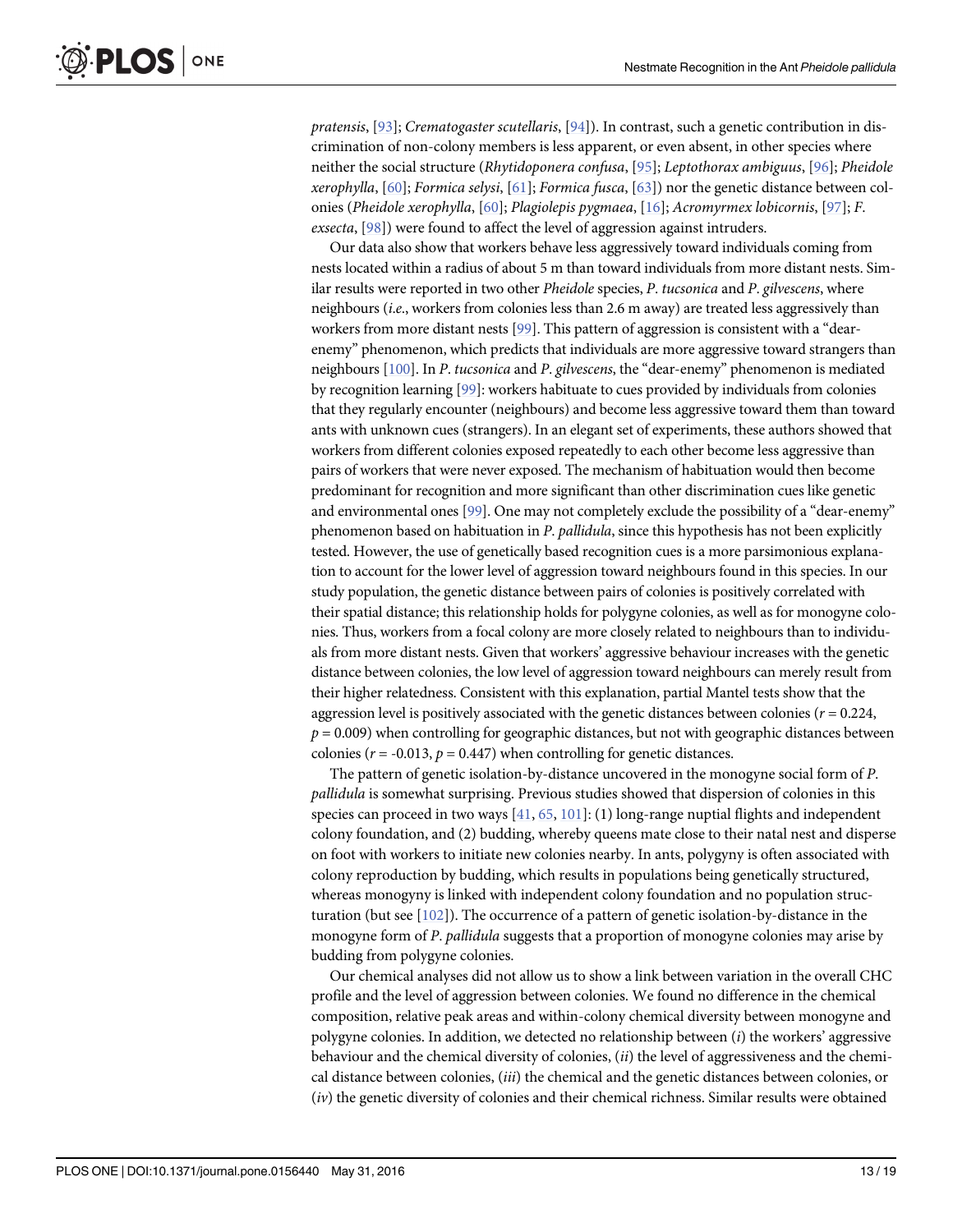<span id="page-13-0"></span>when considering unsaturated aliphatic hydrocarbons (alkenes) only, with the exception of a positive correlation between genetic diversity and chemical richness of colonies. Although our study was based on a reasonable sample size, we cannot rule out the likelihood that it lacked sufficient power to detect significant effects (post hoc power analyses indeed showed that there were nearly equal chances of incorrectly accepting or rejecting the null hypothesis). Interestingly enough, when considering methyl-branched alkanes only, we found that chemical distances  $(i)$  differed between monogyne and polygyne colonies, and  $(ii)$  were significantly associated with aggressiveness. This is consistent with other studies showing that methylbranched alkanes are key recognition cues in some ant species [\[29,](#page-15-0) [88,](#page-17-0) [103\]](#page-18-0). Clearly, further studies are needed to confirm these results, notably to elucidate the role of methyl-branched alkanes in nestmate recognition.

Over the last decades, empirical studies have largely supported that cuticular hydrocarbons are responsible for encoding the nestmate discrimination system in ants [[28](#page-15-0), [29](#page-15-0), [88](#page-17-0), [89](#page-17-0), [104](#page-18-0)– [108](#page-18-0)]. However, the association between variation in cuticular hydrocarbon profiles, chemical and/or genetic distances, and aggressive behaviour in ants remains somewhat ambiguous. Some studies showed that the level of aggression is positively correlated with the chemical distance between pairs of colonies (e.g., *Myrmica rubra*, [[38](#page-15-0)]; Formica exsecta, [\[98\]](#page-17-0)), whereas others found no such association (e.g., Pheidole megacephala,  $[69]$ ). In the same vein, a positive relationship between the chemical distance and the genetic distance between colonies was reported in some species (M. rubra, [\[38\]](#page-15-0); Cataglyphis niger, [\[109\]](#page-18-0)) but not in others (Cremato-gaster pygmaea, [\[110](#page-18-0)]; C. scutellaris, [\[94](#page-17-0)]). Comparison of the whole cuticular profile between colonies, though frequently performed, may be too rough an approach, since the CHCs extracted from workers are not all involved in nestmate discrimination [\[88,](#page-17-0) [98,](#page-17-0) [103](#page-18-0), [107](#page-18-0), [111\]](#page-18-0). In P. pallidula, the absence of a relationship between the level of aggression toward foreign conspecifics and the chemical profile of colonies might stem from a lack of knowledge about the cuticular compounds directly involved in nestmate discrimination. Identifying these key compounds would lead to an understanding of how aggressiveness of workers is linked to chemical recognition cues. In this respect, the role of methyl-branched alkanes in nestmate recognition in P. pallidula certainly merits further study.

# Supporting Information

[S1 Table](http://www.plosone.org/article/fetchSingleRepresentation.action?uri=info:doi/10.1371/journal.pone.0156440.s001). Matrix of geographic distances between colonies (m). (CSV) [S2 Table](http://www.plosone.org/article/fetchSingleRepresentation.action?uri=info:doi/10.1371/journal.pone.0156440.s002). Matrix of agressiveness between colonies. (CSV)

[S3 Table](http://www.plosone.org/article/fetchSingleRepresentation.action?uri=info:doi/10.1371/journal.pone.0156440.s003). Microsatellite data. (CSV)

[S4 Table](http://www.plosone.org/article/fetchSingleRepresentation.action?uri=info:doi/10.1371/journal.pone.0156440.s004). Areas of peaks identified as cuticular lipids. (CSV)

# Acknowledgments

We thank O. Hardy for helpful discussions and B. Gassner for his comments on a first draft of the manuscript. Thanks to J. Liebig and D. Nash for advice and comments during the review process. This work was supported by grants from the Belgian FRS-FNRS (Fonds National pour la Recherche Scientifique) (FRFC 2.4516.11) and the Université libre de Bruxelles (ARC 2010–2015 #5).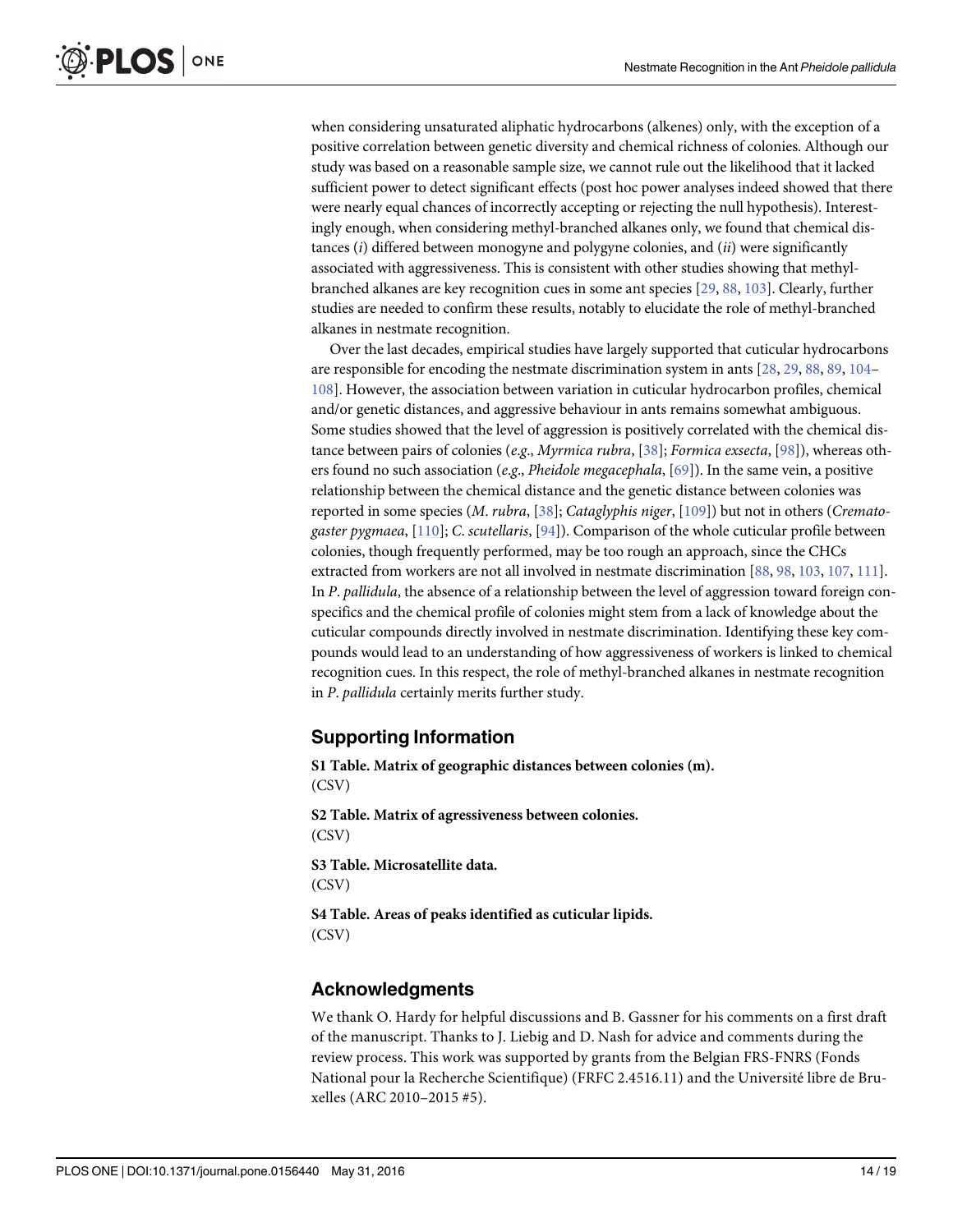### <span id="page-14-0"></span>Author Contributions

Conceived and designed the experiments: DF SA. Performed the experiments: DF SDL AL LP SA. Analyzed the data: DF. Contributed reagents/materials/analysis tools: DF SA. Wrote the paper: DF JCdB SA.

#### References

- [1.](#page-1-0) Hamilton WD. The genetical evolution of social behaviour. I. J Theor Biol. 1964; 7: 1–16. PMID: [5875341](http://www.ncbi.nlm.nih.gov/pubmed/5875341)
- [2.](#page-1-0) Hamilton WD. The genetical evolution of social behaviour. II. J Theor Biol. 1964; 7: 17–52. PMID: [5875340](http://www.ncbi.nlm.nih.gov/pubmed/5875340)
- [3.](#page-1-0) Queller DC, Ponte E, Bozzaro S, Strassmann JE. Single-gene greenbeard effects in the social amoeba Dictyostelium discoideum. Science. 2003; 299: 105–6. PMID: [12511650](http://www.ncbi.nlm.nih.gov/pubmed/12511650)
- 4. West S, Gardner A. Altruism, spite, and greenbeards. Science. 2010; 327: 1341–4. doi: [10.1126/](http://dx.doi.org/10.1126/science.1178332) [science.1178332](http://dx.doi.org/10.1126/science.1178332) PMID: [20223978](http://www.ncbi.nlm.nih.gov/pubmed/20223978)
- 5. Šobotník J, Bourguignon T, Hanus R, Demianová Z, Pytelková J, Mareš M, et al. Explosive backpacks in old termite workers. Science. 2012; 337: 436. doi: [10.1126/science.1219129](http://dx.doi.org/10.1126/science.1219129) PMID: [22837520](http://www.ncbi.nlm.nih.gov/pubmed/22837520)
- 6. Abbot P, Abe J, Alcock J, Alizon S, Alpedrinha JAC, Andersson M, et al. Inclusive fitness theory and eusociality. Nature. 2011; 471: E1–E4. doi: [10.1038/nature09831](http://dx.doi.org/10.1038/nature09831) PMID: [21430721](http://www.ncbi.nlm.nih.gov/pubmed/21430721)
- [7.](#page-1-0) Bourke AFG. Principles of social evolution. Oxford: Oxford University Press; 2011. 288 p.
- [8.](#page-1-0) Axelrod R, Hamilton WD. The evolution of cooperation. Science. 1981; 211: 1390-6. PMID: [7466396](http://www.ncbi.nlm.nih.gov/pubmed/7466396)
- [9.](#page-1-0) Waldman B. The ecology of kin recognition. Annu Rev Ecol Syst. 1988; 19: 543–71.
- [10.](#page-1-0) Mateo JM. Kin recognition in ground squirrels and other rodents. J Mammal. 2003; 84: 1163–81.
- [11.](#page-1-0) Hölldobler B, Wilson EO. The ants. Berlin: Springer-Verlag; 1990. 732 p.
- [12.](#page-1-0) Vander Meer RK, Breed MD, Espelie KE, Winston ML, editors. Pheromone communication in social insects: ants, wasps, bees, and termites. Boulder: Westview Press; 1998.
- [13.](#page-1-0) Lach L, Parr C, Abbott K, editors. Ant ecology. Oxford: Oxford University Press; 2009.
- [14.](#page-1-0) Blomquist GJ, Bagnères A-G. Insect hydrocarbons: biology, biochemistry, and chemical ecology. Cambridge: Cambridge University Press; 2010. 504 p.
- [15.](#page-1-0) Boulay R, Hefetz A, Soroker V, Lenoir A. Camponotus fellah colony integration: worker individuality necessitates frequent hydrocarbon exchanges. Anim Behav. 2000; 59: 1127–33. PMID: [10877891](http://www.ncbi.nlm.nih.gov/pubmed/10877891)
- [16.](#page-12-0) Thurin N, Aron S. Seasonal nestmate recognition in the polydomous ant Plagiolepis pygmaea. Anim Behav. 2008; 75: 1023–30.
- [17.](#page-1-0) Stuart RJ, Herbers JM. Nest mate recognition in ants with complex colonies: within- and between-population variation. Behav Ecol. 2000; 11: 676–85.
- [18.](#page-1-0) Buczkowski G, Kumar R, Suib SL, Silverman J. Diet-related modification of cuticular hydrocarbon profiles of the Argentine ant, Linepithema humile, diminishes intercolony aggression. J Chem Ecol. 2005; 31: 829–43. PMID: [16124254](http://www.ncbi.nlm.nih.gov/pubmed/16124254)
- [19.](#page-1-0) d'Ettorre P, Wenseleers T, Dawson J, Hutchinson S, Boswell T, Ratnieks FLW. Wax combs mediate nestmate recognition by guard honeybees. Anim Behav. 2006; 71: 773–9.
- [20.](#page-1-0) Zinck L, Hora RR, Châline N, Jaisson P. Low intraspecific aggression level in the polydomous and facultative polygynous ant Ectatomma tuberculatum. Entomol Exp Appl. 2008; 126: 211–6.
- [21.](#page-1-0) Lenoir A, Hefetz A, Simon T, Soroker V. Comparative dynamics of gestaldt odour formation in two ant species Camponotus fellah and Aphaenogaster senilis (Hymenoptera: Formicidae). Physiol Entomol. 2001; 26: 275–83.
- 22. Soroker V, Vienne C, Hefetz A. Hydrocarbon dynamics within and between nestmates in Cataglyphis niger (Hymenoptera: Formicidae). J Chem Ecol. 1995; 21: 365–78. doi: [10.1007/BF02036724](http://dx.doi.org/10.1007/BF02036724) PMID: [24234067](http://www.ncbi.nlm.nih.gov/pubmed/24234067)
- [23.](#page-2-0) Stuart RJ. Collective cues as a basis for nestmate recognition in polygynous Leptothoracine ants. Proc Natl Acad Sci USA. 1988; 85: 4572–5. PMID: [16593947](http://www.ncbi.nlm.nih.gov/pubmed/16593947)
- 24. Vienne C, Soroker V, Hefetz A. Congruency of hydrocarbon patterns in heterospecific groups of ants: transfer and/or biosynthesis? Insectes soc. 1995; 42: 267–77.
- [25.](#page-1-0) Bagnères A-G, Blomquist GJ. Site of synthesis, mechanism of transport and selective deposition of hydrocarbons. In: Blomquist GJ, Bagnères A-G, editors. Insect hydrocarbons: biology, biochemistry, and chemical ecology. Cambridge: Cambridge University Press; 2010. p. 75–99.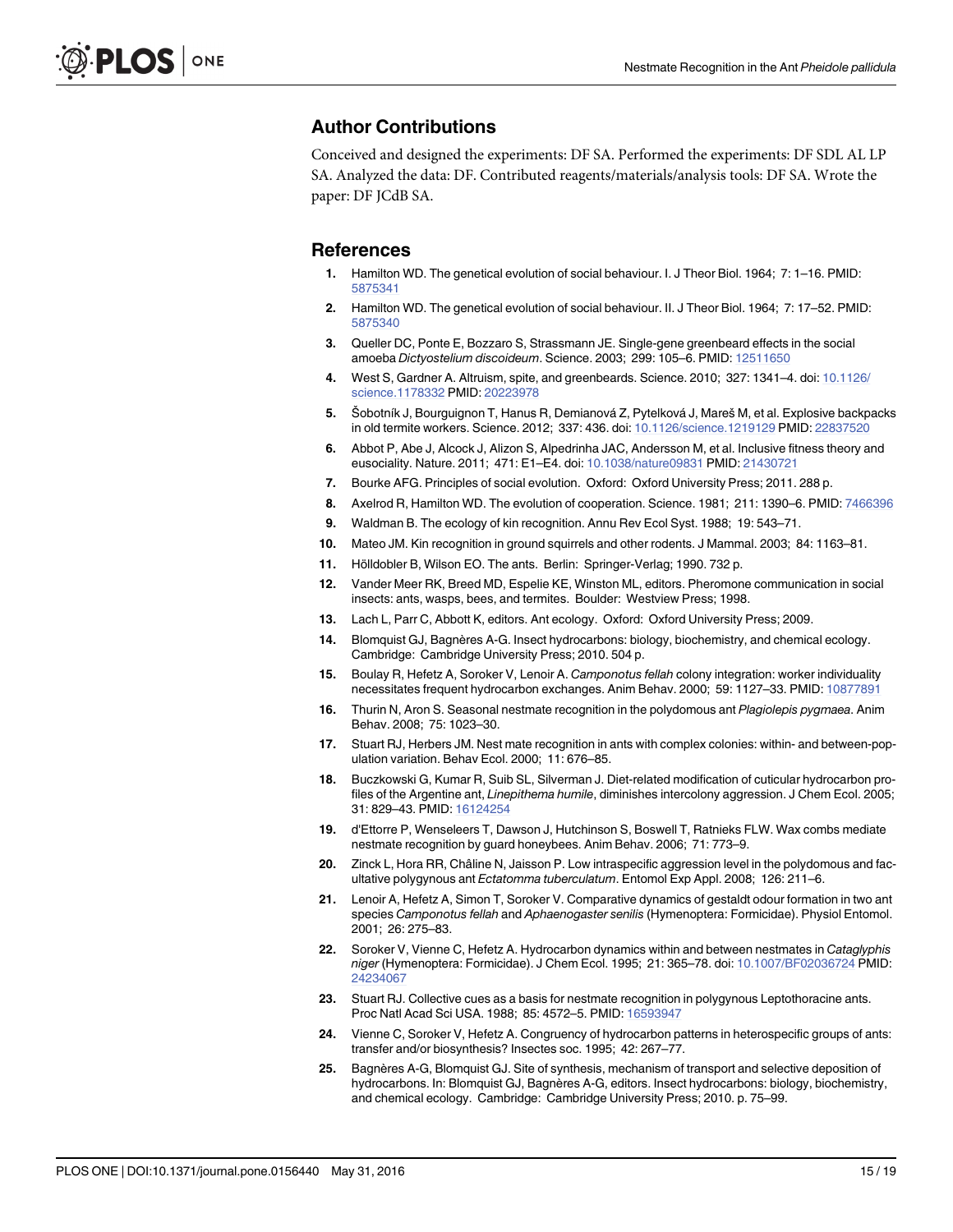- <span id="page-15-0"></span>[26.](#page-1-0) Reeve HK. The evolution of conspecific acceptance thresholds. Am Nat. 1989; 133: 407–35.
- [27.](#page-1-0) d'Ettorre P, Lenoir A. Nestmate recognition. In: Lach L, Parr C, Abbott K, editors. Ant ecology. Oxford: Oxford University Press; 2010. p. 194–209.
- [28.](#page-13-0) Howard RW, Blomquist GJ. Ecological, behavioral, and biochemical aspects of insect hydrocarbons. Annu Rev Entomol. 2005; 50: 371-93. PMID: [15355247](http://www.ncbi.nlm.nih.gov/pubmed/15355247)
- [29.](#page-1-0) van Zweden JS, d'Ettorre P. Nestmate recognition in social insects and the role of hydrocarbons. In: Blomquist GJ, Bagnères A-G, editors. Insect hydrocarbons: biology, biochemistry, and chemical ecology. Cambridge: Cambridge University Press; 2010. p. 222–43.
- [30.](#page-1-0) Hefetz A. The evolution of hydrocarbon pheromone parsimony in ants (Hymenoptera: Formicidae) interplay of colony odor uniformity and odor idiosyncrasy. A review. Myrmecol News. 2007; 10: 59– 68.
- [31.](#page-1-0) Martin S, Drijfhout F. A review of ant cuticular hydrocarbons. J Chem Ecol. 2009; 35: 1151–61. doi: [10.1007/s10886-009-9695-4](http://dx.doi.org/10.1007/s10886-009-9695-4) PMID: [19866237](http://www.ncbi.nlm.nih.gov/pubmed/19866237)
- [32.](#page-1-0) Nowbahari E, Lenoir A, Clément J-L, Lange C, Bagnères A-G, Joulie C. Individual, geographical and experimental variation of cuticular hydrocarbons of the ant Cataglyphis cursor (Hymenoptera: Formicidae): their use in nest and subspecies recognition. Biochem Syst Ecol. 1990; 18: 63–73.
- 33. Suarez AV, Holway D, Liang D, Tsutsui ND, Case TJ. Spatiotemporal patterns of intraspecific aggression in the invasive Argentine ant. Anim Behav. 2002; 64: 697–708.
- [34.](#page-1-0) Foitzik S, Sturm H, Pusch K, d'Ettorre P, Heinze J. Nestmate recognition and intraspecific chemical and genetic variation in Temnothorax ants. Anim Behav. 2007; 73: 999–1007.
- [35.](#page-1-0) Hölldobler B, Wilson EO. The number of queens: an important trait in ant evolution. Naturwissenschaften. 1977; 64: 8–15.
- 36. Breed MD, Bennett B. Kin recognition in highly eusocial insects. In: Fletcher DJC, Michener CD, editors. Kin recognition in animals. New York: John Wiley & Sons; 1987. p. 209–42.
- [37.](#page-1-0) Vander Meer RK, Morel L. Nestmate recognition in ants. In: Vander Meer RK, Breed MD, Espelie KE, Winston ML, editors. Pheromone communication in social insects: ants, wasps, bees, and termites. Boulder: Westview Press; 1998. p. 79–103.
- [38.](#page-1-0) Fürst MA, Durey M, Nash DR. Testing the adjustable threshold model for intruder recognition on Myrmica ants in the context of a social parasite. Proc R Soc Lond, B, Biol. 2012; 279: 516–22.
- [39.](#page-1-0) Deslippe RJ, Savolainen R. Sex investment in a social insect: the proximate role of food. Ecology. 1995; 76: 375–82.
- 40. Chapuisat M, Bocherens S, Rosset H. Variable queen number in ant colonies: no impact on queen turnover, inbreeding, and population genetic differentiation in the ant Formica selysi. Evolution. 2004; 58: 1064–72. PMID: [15212387](http://www.ncbi.nlm.nih.gov/pubmed/15212387)
- [41.](#page-2-0) Fournier D, Aron S, Milinkovitch MC. Investigation of the population genetic structure and mating system in the ant Pheidole pallidula. Mol Ecol. 2002; 11: 1805–14. PMID: [12207730](http://www.ncbi.nlm.nih.gov/pubmed/12207730)
- [42.](#page-1-0) Bargum K, Helanterä H, Sundström L. Genetic population structure, queen supersedure and social polymorphism in a social Hymenoptera. J Evol Biol. 2007; 20: 1351–60. PMID: [17584230](http://www.ncbi.nlm.nih.gov/pubmed/17584230)
- [43.](#page-1-0) Bourke AFG, Franks NR. Social evolution in ants. Princeton: Princeton University Press; 1995. 529 p.
- [44.](#page-1-0) Crozier RH, Pamilo P. Evolution of social insect colonies: sex allocation and kin selection. Oxford: Oxford University Press; 1996. 306 p.
- 45. Keller L, Vargo EL. Reproductive structure and reproductive roles in colonies of eusocial insects. In: Keller L, editor. Queen number and sociality in insects. Oxford: Oxford University Press; 1993. p. 16– 44.
- [46.](#page-1-0) Keller L. Social life: the paradox of multiple-queen colonies. Trends Ecol Evol. 1995; 10: 355–60. PMID: [21237068](http://www.ncbi.nlm.nih.gov/pubmed/21237068)
- 47. Pedersen JS, Boomsma JJ. Genetic diversity and variation of social structure in ant populations. Proceedings of the International Colloquia on Social Insects. 1997; 3–4: 157–72.
- 48. Herbers JM. Ecological determinants of queen number in ants. In: Keller L, editor. Queen number and sociality in insects. Oxford: Oxford University Press; 1993. p. 262–93.
- 49. Helms Cahan S, Blumstein DT, Sundström L, Liebig J, Griffin A. Social trajectories and the evolution of social behavior. Oikos. 2002; 96: 206–16.
- 50. Dalecky A, Gaume L, Schatz B, McKey D, Kjellberg F. Facultative polygyny in the plant-ant Petalomyrmex phylax (Hymenoptera: Formicinae): sociogenetic and ecological determinants of queen number. Biol J Linn Soc Lond. 2005; 86: 133–51.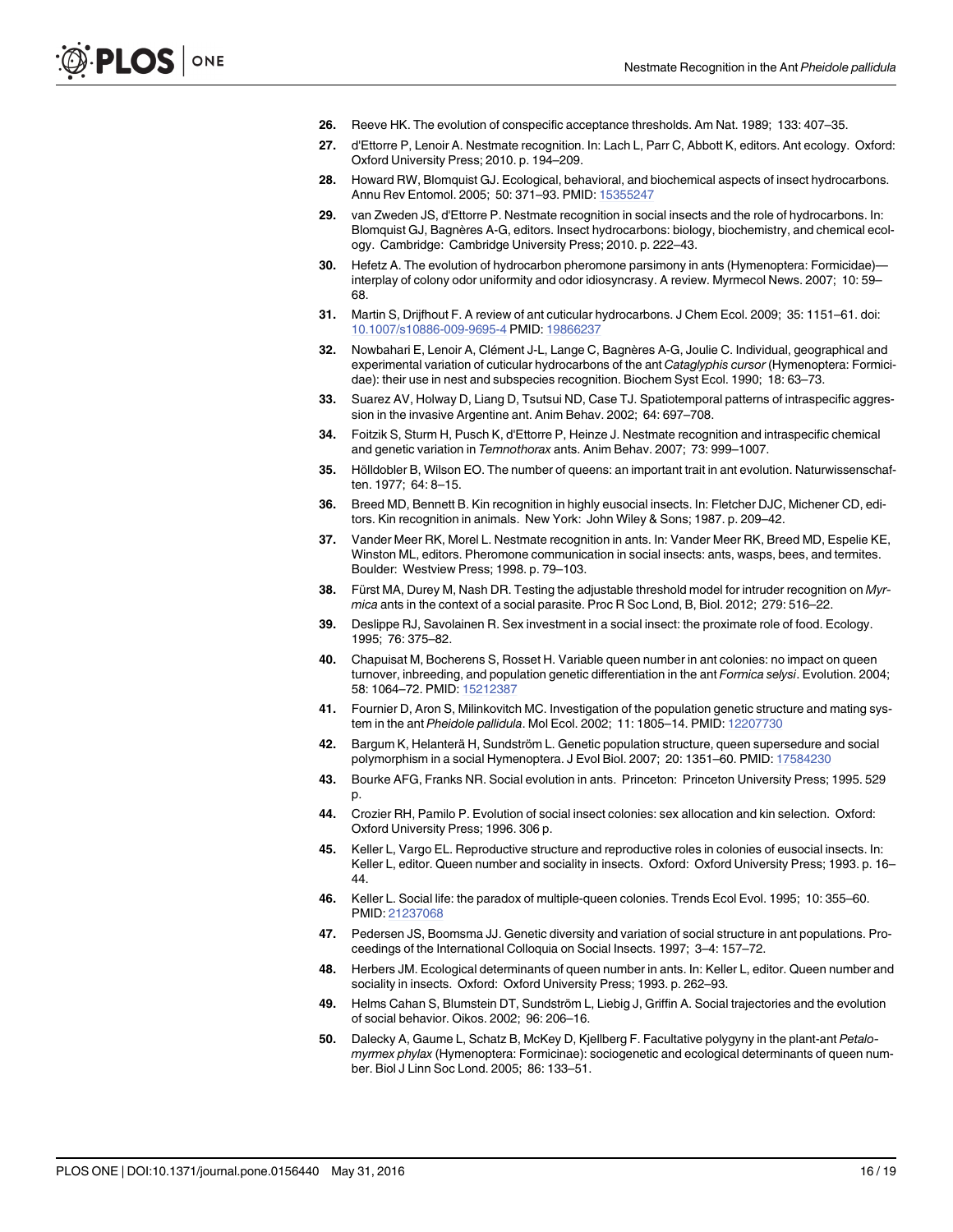- <span id="page-16-0"></span>51. Nonacs P. The effects of polygyny and colony life history on optimal sex investment. In: Keller L, editor. Queen number and sociality in insects. Oxford: Oxford University Press; 1993. p. 110–31.
- 52. Hughes WOH, Boomsma JJ. Genetic diversity and disease resistance in leaf-cutting ant societies. Evolution. 2004; 58: 1251–60. PMID: [15266974](http://www.ncbi.nlm.nih.gov/pubmed/15266974)
- [53.](#page-1-0) Boulay R, Arnan X, Cerdá X, Retana J. The ecological benefits of larger colony size may promote polygyny in ants. J Evol Biol. 2014; 27: 2856–63. doi: [10.1111/jeb.12515](http://dx.doi.org/10.1111/jeb.12515) PMID: [25302869](http://www.ncbi.nlm.nih.gov/pubmed/25302869)
- [54.](#page-2-0) Tsutsui ND, Suarez AV, Grosberg RK. Genetic diversity, asymmetrical aggression, and recognition in a widespread invasive species. Proc Natl Acad Sci USA. 2003; 100: 1078–83. PMID: [12538869](http://www.ncbi.nlm.nih.gov/pubmed/12538869)
- [55.](#page-2-0) Ydenberg RC, Giraldeau LA, Falls JB. Neighbours, strangers, and the asymmetric war of attrition. Anim Behav. 1988; 36: 343–7.
- [56.](#page-2-0) Keller L, Passera L. Influence of the number of queens on nestmate recognition and attractiveness of queens to workers in the Argentine ants, Iridomyrmex humilis (Mayr). Anim Behav. 1989; 37: 733-40.
- [57.](#page-11-0) Morel L, Vander Meer RK, Lofgren CS. Comparison of nestmate recognition between monogyne and polygyne populations of Solenopsis invicta (Hymenoptera: Formicidae). Ann Entomol Soc Am. 1990; 83: 642–7.
- 58. Keller L, editor. Queen number and sociality in insects. Oxford: Oxford University Press; 1993.
- [59.](#page-2-0) Starks PT, Watson RE, Dipaola MJ, Dipaola CP. The effect of queen number on nestmate discrimination in the facultatively polygynous ant Pseudomyrmex pallidus (Hymenoptera: Formicidae). Ethology. 1998; 104: 573–84.
- [60.](#page-2-0) Tripet F, Fournier D, Nonacs P, Keller L. Kin recognition and the paradoxical patterns of aggression between colonies of a Mojave desert Pheidole ant. Insectes soc. 2006; 53: 127–35.
- [61.](#page-12-0) Rosset H, Schwander T, Chapuisat M. Nestmate recognition and levels of aggression are not altered by changes in genetic diversity in a socially polymorphic ant. Anim Behav. 2007; 74: 951–6.
- 62. Martin SJ, Helanterä H, Kiss K, Lee YR, Drijfhout FP. Polygyny reduces rather than increases nestmate discrimination cue diversity in Formica exsecta ants. Insectes soc. 2009; 56: 375–83.
- [63.](#page-2-0) Helanterä H, Lee YR, Drijfhout FP, Martin SJ. Genetic diversity, colony chemical phenotype, and nest mate recognition in the ant Formica fusca. Behav Ecol. 2011; 22: 710–6.
- [64.](#page-2-0) Aron S, Campan E, Boomsma JJ, Passera L. Social structure and split sex ratios in the ant Pheidole pallidula. Ethol Ecol Evol. 1999; 11: 209–27.
- [65.](#page-2-0) Fournier D, Keller L, Passera L, Aron S. Colony sex ratios vary with breeding system but not relatedness asymmetry in the facultatively polygynous ant Pheidole pallidula. Evolution. 2003; 57: 1336–42. PMID: [12894941](http://www.ncbi.nlm.nih.gov/pubmed/12894941)
- [66.](#page-2-0) Fournier D. Population genetic structure, mating system and conflicts in Pheidole ants [PhD thesis]. Brussels (Belgium): Université Libre de Bruxelles; 2004.
- [67.](#page-2-0) Passera L. Peuplement en Fourmis terricoles du rebord méridional des Causses Jurassiques du Quercy: la lande calcaire à buis. Vie et Milieu. 1967; 1: 189–205.
- [68.](#page-4-0) Sokal RR, Rohlf FJ. Biometry: the principles and practice of statistics in biological research. New York: W.H. Freeman and Company; 1995. 887 p.
- [69.](#page-4-0) Fournier D, Tindo M, Kenne M, Mbenoun Masse PS, Van Bossche V, De Coninck E, et al. Genetic structure, nestmate recognition and behaviour of two cryptic species of the invasive big-headed ant Pheidole megacephala. PLoS ONE. 2012; 7: e31480. doi: [10.1371/journal.pone.0031480](http://dx.doi.org/10.1371/journal.pone.0031480) PMID: [22371822](http://www.ncbi.nlm.nih.gov/pubmed/22371822)
- [70.](#page-4-0) Roulston TH, Buczkowski G, Silverman J. Nestmate discrimination in ants: effect of bioassay on aggressive behavior. Insectes soc. 2003; 50: 151–9.
- [71.](#page-4-0) Sambrook J, Russell D. Molecular cloning: a laboratory manual. Third edition ed. New York: Cold Spring Harbor Laboratory Press; 2001. 2231 p.
- [72.](#page-4-0) Goudet J, Raymond M, De Meeüs T, Rousset F. Testing differentiation in diploid populations. Genet-ics. 1996; 144: 1933-40. PMID: [8978076](http://www.ncbi.nlm.nih.gov/pubmed/8978076)
- [73.](#page-4-0) Raymond M, Rousset F. GENEPOP (version 1.2): population genetics software for exact tests and ecumenicism. J Hered. 1995; 86: 248–9.
- [74.](#page-4-0) Rousset F. GENEPOP'007: a complete re-implementation of the genepop software for Windows and Linux. Mol Ecol Resources. 2008; 8: 103–6.
- [75.](#page-5-0) Rice WR. Analyzing tables of statistical tests. Evolution. 1989; 43: 223–5.
- [76.](#page-5-0) Wang J. Sibship reconstruction from genetic data with typing errors. Genetics. 2004; 166: 1963–79. PMID: [15126412](http://www.ncbi.nlm.nih.gov/pubmed/15126412)
- [77.](#page-5-0) Nei M. Molecular evolutionary genetics. New York: Columbia University Press; 1987. 512 p.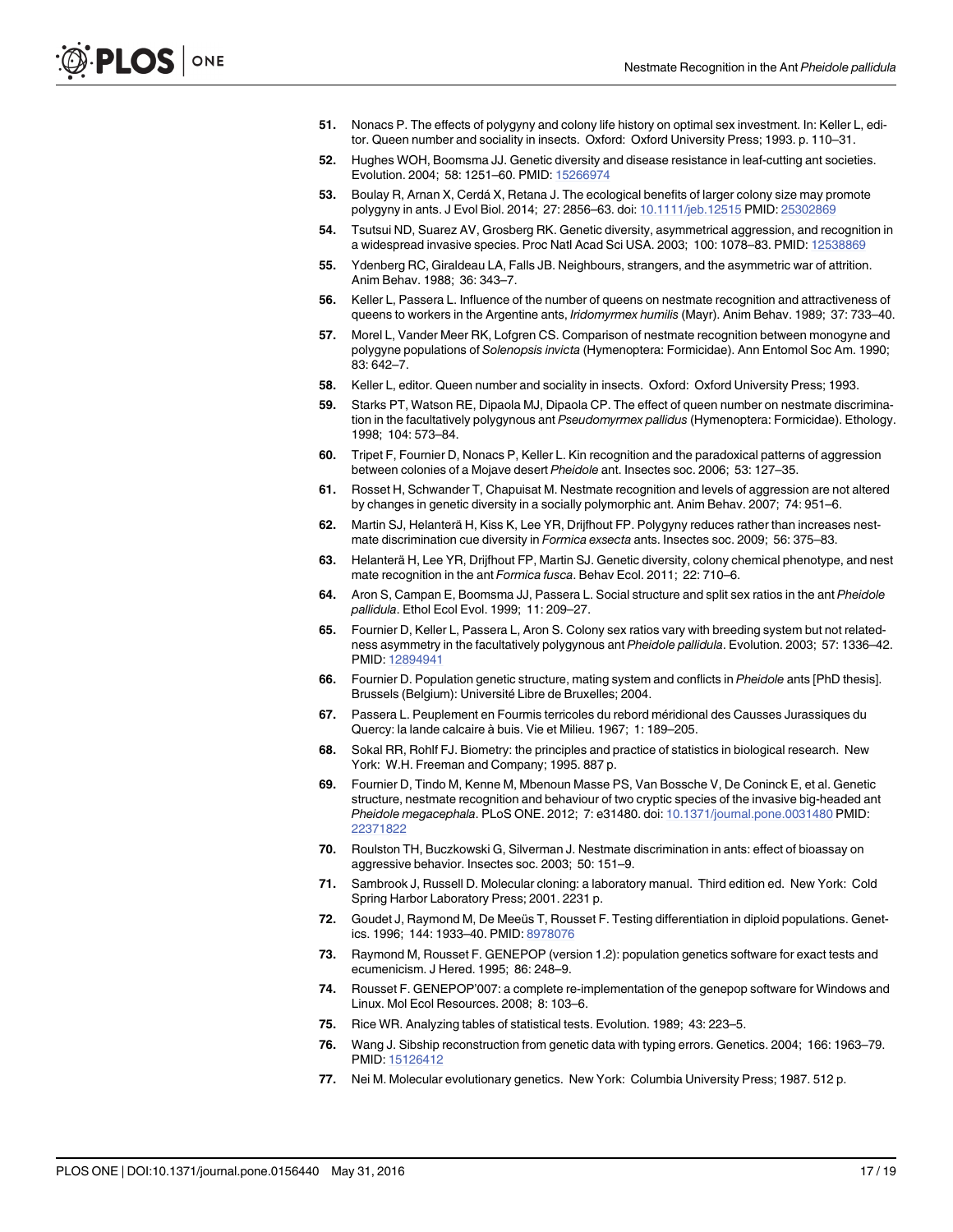- <span id="page-17-0"></span>[78.](#page-5-0) Goudet J. Fstat, a program to estimate and test gene diversities and fixation indices. version 2.9.3 ed: Institute of Ecology, University of Lausanne, Switzerland; 2001.
- [79.](#page-5-0) Weir BS, Cockerham CC. Estimating F-statistics for the analysis of population structure. Evolution. 1984; 38: 1358–70.
- [80.](#page-5-0) Peakall R, Smouse PE. GenAlEx 6: genetic analysis in Excel. Population genetic software for teaching and research. Mol Ecol Notes. 2006; 6: 288–95.
- [81.](#page-5-0) Fournier D, de Biseau J-C, Aron S. Genetics, behaviour and chemical recognition of the invading ant Pheidole megacephala. Mol Ecol. 2009; 18: 186-99. doi: [10.1111/j.1365-294X.2008.04018.x](http://dx.doi.org/10.1111/j.1365-294X.2008.04018.x) PMID: [19192175](http://www.ncbi.nlm.nih.gov/pubmed/19192175)
- [82.](#page-5-0) Aitchison J. The statistical analysis of compositional data. J R Stat Soc Series B Stat Methodol. 1982; 44: 139–77.
- [83.](#page-6-0) Zar JH. Biostatistical analysis. Fifth Edition ed. Upper Saddle River, NJ: Prentice-Hall; 2010. 960 p.
- [84.](#page-6-0) Faul F, Erdfelder E, Lang A-G, Buchner A. G\*power 3: A flexible statistical power analysis program for the social, behavioral, and biomedical sciences. Behav Res Methods. 2007; 39: 175–91. PMID: [17695343](http://www.ncbi.nlm.nih.gov/pubmed/17695343)
- [85.](#page-6-0) Faul F, Erdfelder E, Buchner A, Lang A-G. Statistical power analyses using G\*Power 3.1: tests for correlation and regression analyses. Behav Res Methods. 2009; 41: 1149–60. doi: [10.3758/BRM.41.](http://dx.doi.org/10.3758/BRM.41.4.1149) [4.1149](http://dx.doi.org/10.3758/BRM.41.4.1149) PMID: [19897823](http://www.ncbi.nlm.nih.gov/pubmed/19897823)
- [86.](#page-6-0) Silva AR, Dias CTS, Cecon PR, Rêgo ER. An alternative procedure for performing a power analysis of Mantel's test. Journal of Applied Statistics. 2015; 42: 1984–92.
- [87.](#page-6-0) R Development Core Team. R: A language and environment for statistical computing. Vienna, Austria: R Foundation for Statistical Computing; 2013.
- [88.](#page-9-0) Guerrieri FJ, Nehring V, Jørgensen CG, Nielsen J, Galizia CG, d'Ettorre P. Ants recognize foes and not friends. Proc R Soc Lond, B, Biol. 2009; 276: 2461–8.
- [89.](#page-9-0) Martin SJ, Vitikainen E, Helanterä H, Drijfhout FP. Chemical basis of nest-mate discrimination in the ant Formica exsecta. Proc R Soc Lond, B, Biol. 2008; 275: 1271–8.
- [90.](#page-11-0) Vander Meer RK, Alonso LE. Queen primer pheromone affects conspecific fire ant (Solenopsis invicta) aggression. Behav Ecol Sociobiol. 2002; 51: 122–30.
- [91.](#page-11-0) Chirino MG, Gilbert LE, Folgarait PJ. Behavioral discrimination between monogyne and polygyne red fire ants (Hymenoptera: Formicidae) in their native range. Ann Entomol Soc Am. 2012; 105: 740–5.
- [92.](#page-11-0) Beye M, Neumann P, Moritz RFA. Nestmate recognition and the genetic gestalt in the mound-building ant Formica polyctena. Insectes soc. 1997; 44: 49–58.
- [93.](#page-12-0) Beye M, Neumann P, Chapuisat M, Pamilo P, Moritz RFA. Nestmate recognition and the genetic relatedness of nests in the ant Formica pratensis. Behav Ecol Sociobiol. 1998; 43: 67–72.
- [94.](#page-12-0) Frizzi F, Ciofi C, Dapporto L, Natali C, Chelazzi G, Turillazzi S, et al. The rules of aggression: how genetic, chemical and spatial factors affect intercolony fights in a dominant species, the mediterranean acrobat ant Crematogaster scutellaris. PLoS ONE. 2015; 10: e0137919. doi: [10.1371/journal.](http://dx.doi.org/10.1371/journal.pone.0137919) [pone.0137919](http://dx.doi.org/10.1371/journal.pone.0137919) PMID: [26445245](http://www.ncbi.nlm.nih.gov/pubmed/26445245)
- [95.](#page-12-0) Crosland MWJ. The influence of the queen, colony size and worker ovarian develoment on nestmate recognition in the ant Rhytidoponera confusa. Anim Behav. 1990; 39: 413–25.
- [96.](#page-12-0) Stuart RJ. Nestmate recognition in leptothoracine ants: testing for effects of queen number, colony size and species of intruder. Anim Behav. 1991; 42: 277–84.
- [97.](#page-12-0) Dimarco RD, Farji-Brener AG, Premoli AC. Dear enemy phenomenon in the leaf-cutting ant Acromyrmex lobicornis: behavioral and genetic evidence. Behav Ecol. 2010; 21: 304–10.
- [98.](#page-12-0) Martin SJ, Vitikainen E, Drijfhout FP, Jackson D. Conspecific ant aggression is correlated with chemical distance, but not with genetic or spatial distance. Behav Genet. 2012; 42: 323–31. doi: [10.1007/](http://dx.doi.org/10.1007/s10519-011-9503-0) [s10519-011-9503-0](http://dx.doi.org/10.1007/s10519-011-9503-0) PMID: [21928047](http://www.ncbi.nlm.nih.gov/pubmed/21928047)
- [99.](#page-12-0) Langen TA, Tripet F, Nonacs P. The red and the black: habituation and the dear-enemy phenomenon in two desert Pheidole ants. Behav Ecol Sociobiol. 2000; 48: 285–92.
- [100.](#page-12-0) Temeles EJ. The role of neighbours in territorial systems: when are they 'dear enemies'? Anim Behav. 1994; 47: 339–50.
- [101.](#page-12-0) Bontpart H. Recherches préliminaires sur la biologie de Pheidole pallidula Nyl. (Hyménoptère Formicoidea Myrmicidae) [PhD thesis]. Toulouse (France): Université de Toulouse; 1964.
- [102.](#page-12-0) Cronin AL, Molet M, Doums C, Monnin T, Peeters C. Recurrent evolution of dependent colony foundation across eusocial insects. Annu Rev Entomol. 2013; 58: 37–55. doi: [10.1146/annurev-ento-](http://dx.doi.org/10.1146/annurev-ento-120811-153643)[120811-153643](http://dx.doi.org/10.1146/annurev-ento-120811-153643) PMID: [22934981](http://www.ncbi.nlm.nih.gov/pubmed/22934981)